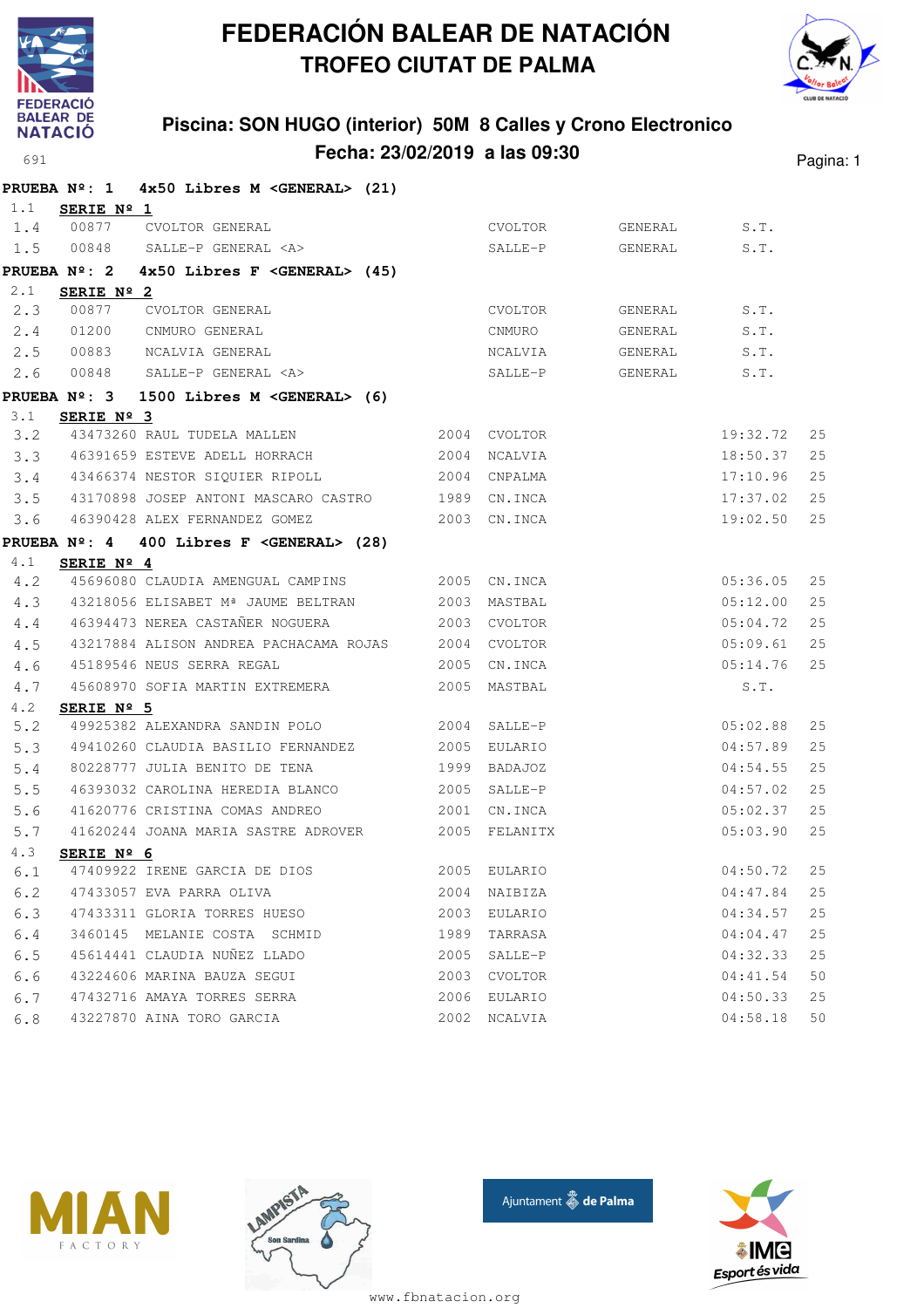

**PRUEBA Nº: 5 50 Libres M <GENERAL> (1)**

# **FEDERACIÓN BALEAR DE NATACIÓN TROFEO CIUTAT DE PALMA**



### **Piscina: SON HUGO (interior) 50M 8 Calles y Crono Electronico Fecha: 23/02/2019 a las 09:30** Pagina: 2

| 5.1  | SERIE Nº 7           |                                                                                                                                  |              |              |          |    |
|------|----------------------|----------------------------------------------------------------------------------------------------------------------------------|--------------|--------------|----------|----|
| 7.2  |                      | 43222239 HUGO TARRAGA TORRES 1998 CNPALMA                                                                                        |              |              | S.T.     |    |
| 7.3  |                      | 41622475 MARTI ADROVER VICENS 2003 ES.ARTA                                                                                       |              |              | 00:32.05 | 25 |
| 7.4  |                      | 45191890 GABRIEL REUS MEDIALDEA 62004 LLUCMA                                                                                     |              |              | 00:31.60 | 50 |
| 7.5  |                      | 41620798 CRISTOFOL VIVES MOREY 2004 CNMURO                                                                                       |              |              | 00:32.73 | 50 |
| 7.6  |                      | 43231515 ALEJANDRO SOCIAS SASTRE 2004 NCALVIA                                                                                    |              |              | 00:36.09 | 25 |
| 5.2  | SERIE Nº 8           |                                                                                                                                  |              |              |          |    |
| 8.2  |                      | ERIE Nº 0<br>41621312 MIQUEL CAPO MARQUEZ 2004 CNMURO                                                                            |              |              | 00:30.19 | 25 |
| 8.3  |                      | 43216859 RODRIGO CHAVES TEJERO 1995 CVOLTOR                                                                                      |              |              | 00:29.94 | 25 |
| 8.4  |                      | 49605011 ANTONI CIFRE FERRAGUT 2002                                                                                              |              | LLUCMA       | 00:29.45 | 25 |
| 8.5  |                      | 43473260 RAUL TUDELA MALLEN                                                                                                      | 2004 CVOLTOR |              | 00:30.34 | 50 |
| 8.6  |                      | 43215827 CHRISTIAN RIOS RESTREPO 2004 CVOLTOR                                                                                    |              |              | 00:29.95 | 25 |
| 8.7  |                      | 41658679 DAVID GAVILLA HERNANDEZ 2003 ES.ARTA                                                                                    |              |              | 00:30.59 | 25 |
| 5.3  | SERIE Nº 9           |                                                                                                                                  |              |              |          |    |
| 9.1  |                      | 43462985 MARC ALEMANY CODINA 2001                                                                                                |              | SALLE-P      | 00:29.90 | 50 |
| 9.2  |                      | 41622632 JORGE GONZALEZ CABALLERO 2004 ES.ARTA                                                                                   |              |              | 00:29.12 | 25 |
| 9.3  |                      | 45614380 PAU RUBIO BUJOSA 2000 CNPALMA                                                                                           |              |              | 00:29.08 | 50 |
| 9.4  |                      | 09303721 ROBERT NAPIER                                                                                                           | 2003         | LLUCMA       | 00:28.97 | 50 |
| 9.5  |                      | 43186151 MIGUEL CLADERA MUNAR 1992                                                                                               |              | CN.INCA      | 00:28.99 | 50 |
| 9.6  |                      | 45611016 GERARD SALVADO FORTEZA                                                                                                  |              | 2003 CVOLTOR | 00:29.72 | 50 |
| 9.7  |                      | 41618327 JESUS SANSALONI FLORES 2004 ES.ARTA                                                                                     |              |              | 00:29.17 | 25 |
| 9.8  |                      | 45192703 PAU CANYELLES FERRAGUT 2003 CVOLTOR                                                                                     |              |              | 00:30.04 | 50 |
| 5.4  | SERIE Nº 10          |                                                                                                                                  |              |              |          |    |
| 10.1 |                      |                                                                                                                                  |              |              | 00:27.97 | 25 |
| 10.2 |                      |                                                                                                                                  |              |              | 00:27.88 | 25 |
| 10.3 |                      | 41583512 MATIAS VICENS MATAMALAS 1994 FELANITX<br>03764732 IVAN TEVZADZE 2003 FELANITX<br>43469427 JOEL LOPEZ RISCO 2004 CN.INCA |              |              | 00:27.41 | 25 |
| 10.4 |                      | 41617351 MARC COSANO MAS 1999                                                                                                    |              | CNMURO       | 00:27.18 | 25 |
| 10.5 |                      | 43480370 JAUME RIBAS MONSERRAT 2001                                                                                              |              | LLUCMA       | 00:27.99 | 50 |
| 10.6 |                      | 45187556 ARNAU ALCOVER BARBOSA                                                                                                   | 2004         | SALLE-P      | 00:28.35 | 50 |
| 10.7 |                      | 41513796 MANUEL MAGALHAES FERNANDEZ 2004                                                                                         |              | CNPALMA      | 00:28.64 | 50 |
| 10.8 |                      | 43461489 TONI FRAU SIQUIER 2002 CVOLTOR                                                                                          |              |              | 00:28.69 | 50 |
| 5.5  | SERIE $N^{\circ}$ 11 |                                                                                                                                  |              |              |          |    |
|      |                      | 11.1 54060853 GUILLERMO MIQUEL HERNANDEZ 1998 POZUELO                                                                            |              |              | 00:27.03 | 25 |
| 11.2 |                      | 45610143 ANTONIO NIETO CALDENTEY 2002 CNPALMA                                                                                    |              |              | 00:27.55 | 50 |
| 11.3 |                      | 45371761 JOAN LLODRA SERRA                                                                                                       | 2002         | SALLE-P      | 00:26.59 | 25 |
| 11.4 |                      | 43472637 PAU MARTORELL CARDONA                                                                                                   | 2001         | CNPALMA      | 00:26.49 | 25 |
| 11.5 |                      | 41573980 ALEJANDRO SEGRERA RIVERA                                                                                                | 2002         | FELANITX     | 00:27.25 | 50 |
| 11.6 |                      | 45186192 JERONI BARRERA ESTADES                                                                                                  | 2004         | NCALVIA      | 00:26.62 | 25 |
| 11.7 |                      | 45187227 PERE LLOBERA RAMIS                                                                                                      | 1994         | CN.INCA      | 00:26.97 | 25 |
| 11.8 |                      | 43218055 RAFEL JOSEP JAUME IBELTRAN                                                                                              | 2003         | CNPALMA      | 00:27.06 | 25 |







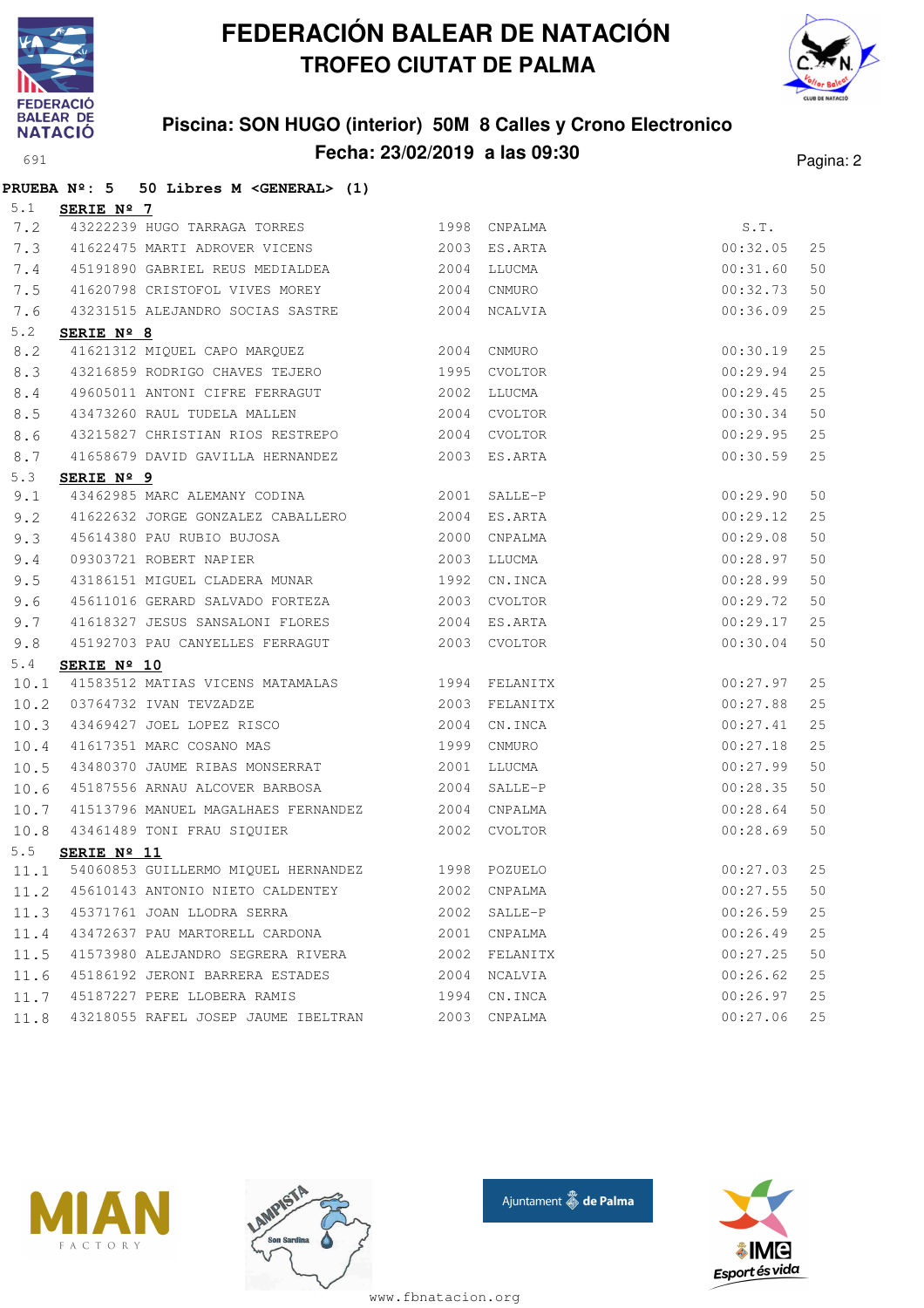

# **FEDERACIÓN BALEAR DE NATACIÓN TROFEO CIUTAT DE PALMA**



# **Piscina: SON HUGO (interior) 50M 8 Calles y Crono Electronico**

|             |                        | Fecha: 23/02/2019 a las 09:30                                              |      |              |             |    |
|-------------|------------------------|----------------------------------------------------------------------------|------|--------------|-------------|----|
| 691         |                        |                                                                            |      | Pagina: 3    |             |    |
|             |                        | PRUEBA $N^{\circ}$ : 5 50 Libres M < GENERAL> (1)                          |      |              |             |    |
| 5.6<br>12.1 | SERIE Nº 12            | 43234633 POL PEREZ MACARRO 2002                                            |      | CVOLTOR      | 00:26.90    | 50 |
|             |                        | 12.2 45185608 JOAN VICENS BUJOSA 2003                                      |      | CNPALMA      | 00:26.03    | 25 |
| 12.3        |                        | 43461268 ADRIAN ARMERO CALIZ 1999                                          |      | SALLE-P      | 00:25.71    | 25 |
|             |                        | 43483013 ARNAU PALMER MORA                                                 | 2001 | CNPALMA      | 00:25.38    | 25 |
| 12.4        |                        | 78220544 RAFAEL CEREZO IGNACIO 1997                                        |      |              |             | 50 |
| 12.5        |                        | 43214090 JOAN SASTRE RODRIGUEZ                                             |      | CNPALMA      | 00:26.20    |    |
| 12.6        |                        |                                                                            | 2004 | CVOLTOR      | 00:25.89    | 25 |
| 12.7        |                        | 45190652 RAUL BERMIN MORAIS 2002<br>45614440 RAUL NUÑEZ LLADO 2002 SALLE-P |      | CNPALMA      | 00:26.81    | 50 |
| 12.8        |                        |                                                                            |      |              | 00:27.15    | 50 |
| 5.7<br>13.1 | SERIE Nº 13            | 47406107 ANGEL ESTEBAN SEGOVIA 2004 NAIBIZA                                |      |              | 00:25.24    | 25 |
| 13.2        |                        | 06410547 ROBIN DAVID AILAN                                                 | 2003 | CNPALMA      | 00:25.20    | 25 |
| 13.3        |                        | 45187625 SERGI PUIG BLANCO 2003                                            |      | NCALVIA      | 00:25.77    | 50 |
| 13.4        |                        | 43205973 SALVADOR REYNES VALLVERDU 2002                                    |      | CNPALMA      | 00:25.59    | 50 |
| 13.5        |                        | 43459955 PABLO NAVAS ACEITUNO 2002                                         |      | CVOLTOR      | 00:25.63    | 50 |
|             |                        |                                                                            |      |              |             | 50 |
| 13.6        |                        | 43473758 ROBERTO GALLEGO MELCHOR 2002                                      |      | SALLE-P      | 00:25.83    |    |
| 13.7        |                        | 2001<br>45370094 MARC LLINAS FRAU                                          |      | CNPALMA      | 00:25.91    | 50 |
| 13.8        |                        | 45543001 SERGIO SALVADOR PAREJA (2000 MIRASIE                              |      |              | 00:26.04    | 50 |
| 5.8         | SERIE Nº 14            | 3.8 SERIE Nº 14<br>14.1 43217054 NACHO MAYOL SOTO 2001                     |      | SALLE-P      | 00:24.62    | 25 |
|             |                        | 14.2 43199949 KEVIN RUIZ BIOJO                                             | 2002 | SALLE-P      | 00:25.00    | 50 |
| 14.3        |                        | 45185810 SANTIAGO SALES LLINAS 1999                                        |      | CVOLTOR      | 00:24.00    | 25 |
| 14.4        |                        | 43205972 JOAN REYNES VALLVERDU 1997                                        |      | CNPALMA      | 00:23.79    | 50 |
| 14.5        |                        | 03339248 ALEJANDRO PASCUAL DEL CID 2002                                    |      | GREDOS       | 00:23.76    | 25 |
| 14.6        |                        | 45186330 VICTOR TORAN PALAO 1998                                           |      | CNPALMA      | 00:24.23    | 25 |
| 14.7        |                        | 43213329 SERGIO FUSTER POORE 1999                                          |      | CVOLTOR      | 00:24.33    | 25 |
| 14.8        |                        | 43478908 ADRIA SARD PUIGROS 2001                                           |      | CNPALMA      | 00:25.52    | 50 |
|             |                        |                                                                            |      |              |             |    |
| 6.1         | SERIE Nº 15            | PRUEBA $N^{\circ}$ : 6 50 Libres F < GENERAL> (25)                         |      |              |             |    |
| 15.1        |                        | 05393883 ALEXA SEPASGOSARIAN 2003 CVOLTOR                                  |      |              | S.T.        |    |
|             |                        |                                                                            |      |              |             |    |
|             |                        |                                                                            |      |              |             |    |
|             |                        |                                                                            |      |              |             |    |
|             |                        | 15.5 41659496 PAULA CALDENTEY FERRER 2005 ES.ARTA                          |      |              | 00:33.31    | 25 |
|             |                        | 15.6 43476676 CLARA PASCUAL SABANIEL 2005 SALLE-P                          |      |              | 00:34.77    | 25 |
|             |                        | 15.7 43464708 AINA SEGUI TOMAS                                             |      | 2004 LLUCMA  | 00:37.44    | 25 |
|             | 6.2 <b>SERIE Nº 16</b> |                                                                            |      |              |             |    |
|             |                        | 16.1 43213212 AZUL DAINO VEGA 2004 FELANITX                                |      |              | 00:33.44    | 50 |
|             |                        | 16.2 49484156 PAULA MORRO COLOM 2003 CVOLTOR                               |      |              | 00:32.92    | 50 |
|             |                        | 16.3 45192702 NEUS CANYELLES FERRAGUT 2005 CVOLTOR                         |      |              | 00:32.37    | 25 |
|             |                        | 16.4 41662125 AINA MARIANO SALOM                                           |      | 2003 CVOLTOR | 00:31.70    | 25 |
|             |                        | 16.5 43474334 PAULA NADAL CANET 2004 NCALVIA                               |      |              | 00:32.54    | 50 |
|             |                        | 16.6 46389177 AINA CACERES TORRES 2005 CN.INCA                             |      |              | 00:32.90    | 50 |
|             |                        | 16.7 41617431 YAN AN GONZALVO DURAN 2004 ES.ARTA                           |      |              | 00:32.69    | 25 |
|             |                        | 16.8 45370176 PAULA FRAU BOSCH                                             |      | 2005 NCALVIA | 00:33.49 50 |    |
|             |                        |                                                                            |      |              |             |    |







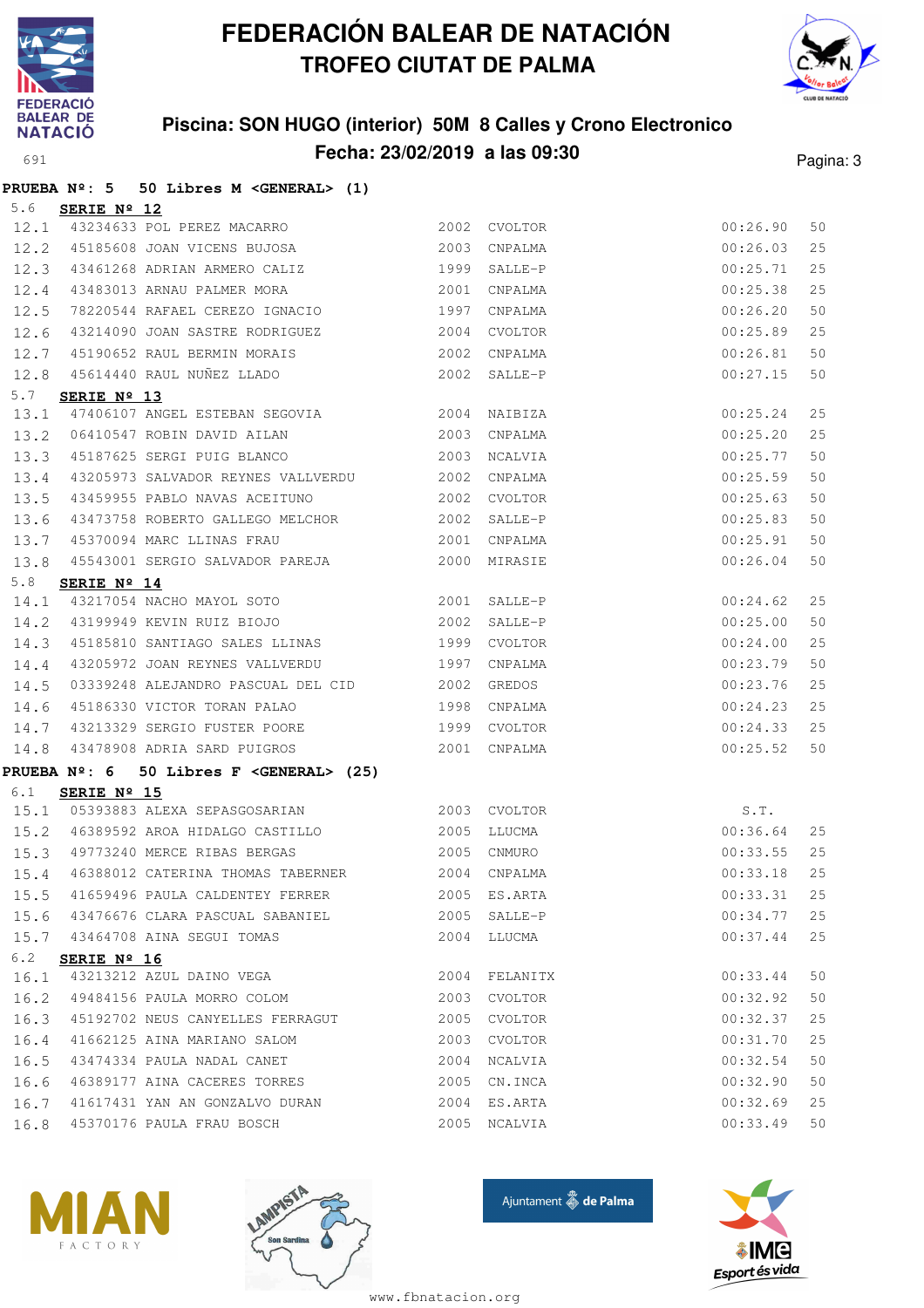



### **Piscina: SON HUGO (interior) 50M 8 Calles y Crono Electronico Fecha: 23/02/2019 a las 09:30** Pagina: 4

|      |                      | PRUEBA $N^{\circ}$ : 6 50 Libres F <general> (25)</general>   |      |              |          |    |
|------|----------------------|---------------------------------------------------------------|------|--------------|----------|----|
| 6.3  | SERIE Nº 17          |                                                               |      |              |          |    |
|      |                      | 17.1 41587333 MAGDALENA MUELAS RIGO 2004 FELANITX             |      |              | 00:31.80 | 50 |
| 17.2 |                      | 41587075 ATALIA PRAT PEREZ                                    |      | 2002 ES.ARTA | 00:31.22 | 25 |
| 17.3 |                      | 45614381 MARTA RUBIO BUJOSA 2005                              |      | CNPALMA      | 00:31.05 | 25 |
| 17.4 |                      | 45692981 ELBA RODRIGUEZ GARCIA 66 2005                        |      | NCALVIA      | 00:30.18 | 25 |
| 17.5 |                      | 43477699 NEREA GONZALEZ ALARCON                               |      | 2002 CNPALMA | 00:30.78 | 25 |
| 17.6 |                      | 43233296 ANTONIA QUMEI SUREDA FERRA 2004 CVOLTOR              |      |              | 00:31.13 | 25 |
| 17.7 |                      | 43477108 NATALIA MARTINEZ CACERES 2004                        |      | CVOLTOR      | 00:31.31 | 25 |
| 17.8 |                      | 46388666 MARTA RODRIGUEZ MIÑAN 66388666 MARTA RODRIGUEZ MIÑAN |      | NCALVIA      | 00:31.51 | 25 |
| 6.4  | SERIE $N^{\circ}$ 18 |                                                               |      |              |          |    |
| 18.1 |                      | 41586534 LAURA PONS SANTAMARIA 2001 CNMURO                    |      |              | 00:30.10 | 25 |
| 18.2 |                      | 45188148 SOFIA ROMERO AVILES 2002                             |      | CNPALMA      | 00:30.35 | 50 |
| 18.3 |                      | 41543011 FRANCETTE GOMEZ CAMPINS 2005                         |      | CNPALMA      | 00:29.65 | 25 |
| 18.4 |                      | 43460934 MARIA NEUS DELICADO MOLL 2003                        |      | CVOLTOR      | 00:29.51 | 25 |
| 18.5 |                      | 41619127 MARINA CAPO MARQUEZ                                  |      | 1998 CNMURO  | 00:29.59 | 25 |
| 18.6 |                      | 45691467 MARTA BAÑOS VERA 2005                                |      | CVOLTOR      | 00:29.90 | 25 |
| 18.7 |                      | 43573918 NADIA CORRADINI KOPECKA 2005                         |      | NCALVIA      | 00:30.05 | 25 |
| 18.8 |                      | 41664031 SOFIA BARRIOS GIORNO 2005 CNPALMA                    |      |              | 00:30.16 | 25 |
| 6.5  | SERIE Nº 19          |                                                               |      |              |          |    |
| 19.1 |                      | 78222803 MARIA ANTONIA MATEU PONS 2001 CNPALMA                |      |              | 00:29.65 | 50 |
| 19.2 |                      | 43232487 LUA RIEDMULLER ALONSO 2005                           |      | NCALVIA      | 00:29.19 | 25 |
| 19.3 |                      | 43223264 NATALIA DURAHO LOZANO $2001$ CVOLTOR                 |      |              | 00:29.57 | 50 |
| 19.4 |                      | 46393703 MARIA BONET CORTES                                   |      | 2001 NCALVIA | 00:29.07 | 25 |
| 19.5 |                      | 43474348 PAULA JOVER GALLEGO                                  |      | 2003 NCALVIA | 00:29.54 | 50 |
| 19.6 |                      | 09210788 ISABEL YNGHUA HERNANDEZ SANTOS 1995                  |      | EMERIDA      | 00:29.18 | 25 |
| 19.7 |                      | 43470581 NEUS REY GARCIA                                      | 2002 | NCALVIA      | 00:29.21 | 25 |
| 19.8 |                      | 41662194 LUCIA ROCA RODADO                                    |      | 2003 CVOLTOR | 00:29.30 | 25 |
| 6.6  | SERIE Nº 20          |                                                               |      |              |          |    |
| 20.1 |                      |                                                               |      |              | 00:28.82 | 25 |
| 20.2 |                      | 43205846 MARTA TORRENS CALVO 1998                             |      | CNPALMA      | 00:28.73 | 25 |
| 20.3 |                      | 47433057 EVA PARRA OLIVA 2004                                 |      | NAIBIZA      | 00:28.22 | 25 |
| 20.4 |                      | 43466209 ALEJANDRA RUIZ MARTIN                                |      | 2003 CVOLTOR | 00:28.05 | 25 |
| 20.5 |                      | 48231611 AROHA FLORIT GUNCKEL                                 | 2004 | NAIBIZA      | 00:28.11 | 25 |
| 20.6 |                      | 43217990 MARIA ESTARAS QUESADA                                | 2002 | SALLE-P      | 00:28.53 | 25 |
| 20.7 |                      | 43461267 PATRICIA ARMERO CALIZ                                | 1999 | SALLE-P      | 00:29.14 | 50 |
| 20.8 |                      | 43216860 MARIA CHAVES TEJERO                                  |      | 2000 CVOLTOR | 00:29.00 | 25 |
| 6.7  | SERIE Nº 21          |                                                               |      |              |          |    |
| 21.1 |                      | 43465671 MALEN TOMAS MELERO                                   | 2001 | SALLE-P      | 00:27.58 | 25 |
| 21.2 |                      | 49923805 MARTINA MANRESA MALBERTI 2005                        |      | SALLE-P      | 00:27.22 | 25 |
| 21.3 |                      | 43466614 MARTA MARIA GUASP BAUZA                              | 2004 | CVOLTOR      | 00:27.10 | 25 |
| 21.4 |                      | 43213615 AINA HIERRO PUJOL                                    | 1998 | CNPALMA      | 00:26.15 | 25 |
| 21.5 |                      | 49770151 ESTELA GARAU MORENO                                  | 2005 | CNPALMA      | 00:27.00 | 25 |
| 21.6 |                      | 43465023 LAURA MENENDEZ GONZALEZ                              | 2001 | SALLE-P      | 00:27.50 | 50 |
| 21.7 |                      | 43083041 Mª DEL MAR SERRA NICOLAU                             | 1974 | CNPALMA      | 00:27.55 | 25 |
| 21.8 |                      | 02848609 JOHANNA E. SCHULZ                                    |      | 2002 CVOLTOR | 00:28.15 | 50 |







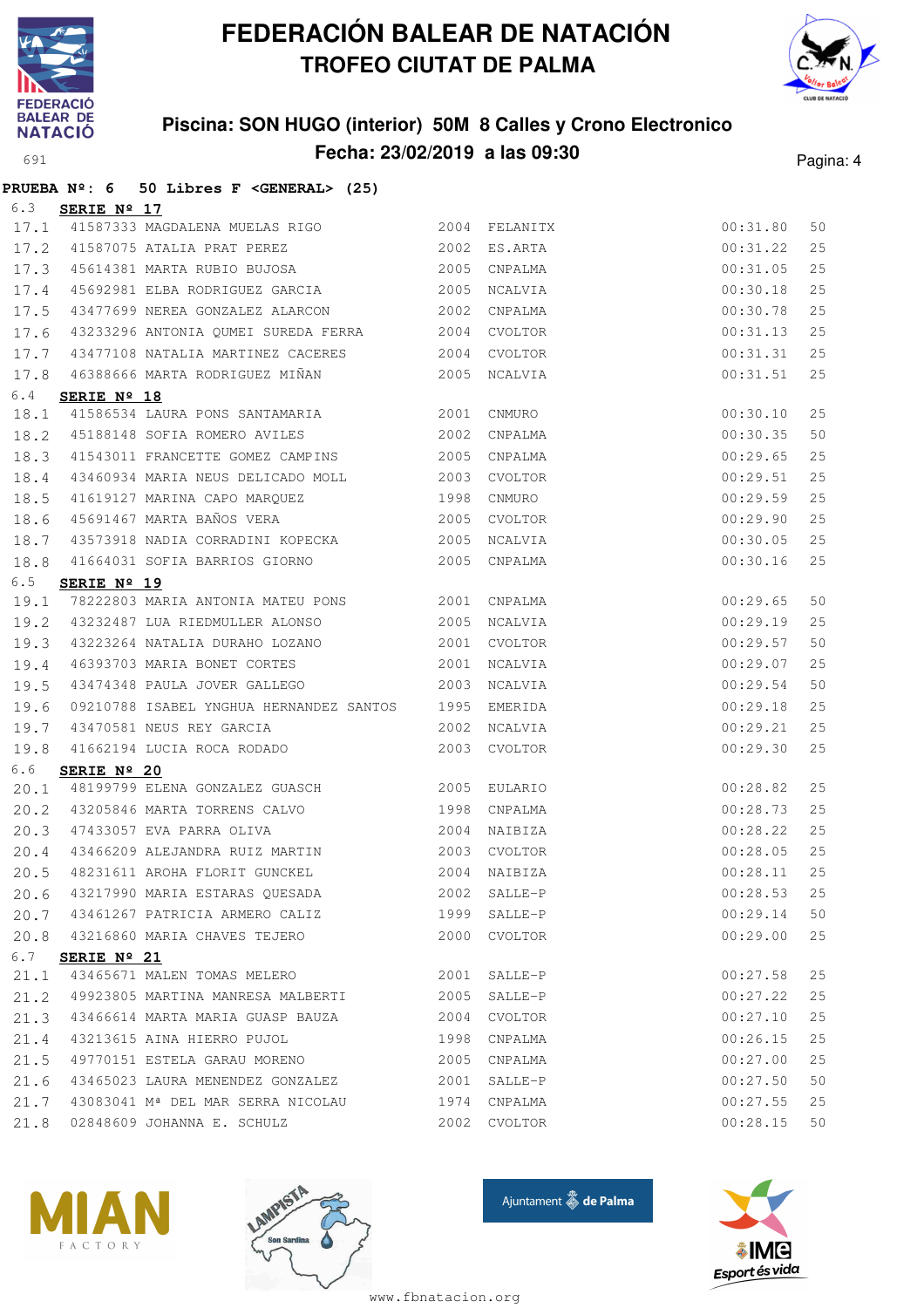



### **Piscina: SON HUGO (interior) 50M 8 Calles y Crono Electronico Fecha: 23/02/2019 a las 09:30** Pagina: 5

|      | 200 Braza M <general> (15)<br/>PRUEBA Nº: 7</general>                           |      |                              |                      |          |
|------|---------------------------------------------------------------------------------|------|------------------------------|----------------------|----------|
| 7.1  | SERIE Nº 22                                                                     |      |                              |                      |          |
|      | 22.2 43473472 ADAN ROMERO PONCE                                                 |      | 2004 NCALVIA                 | 03:17.94             | 50       |
|      | 22.3 43224511 GONZALO TORRES PUERTAS 2004 SALLE-P                               |      |                              | 03:03.56             | 50       |
| 22.4 | 43471141 BARTOMEU VERDERA VAZQUEZ 6004 CAMPUSES                                 |      |                              | 02:56.04             | 50       |
| 22.5 | 43461002 JUAN RAMON LAGAR HIDALGO 66 2003 CVOLTOR                               |      |                              | 02:58.96             | 50       |
| 22.6 | 43461003 ADRIAN RODRIGUEZ HIDALGO                                               |      | 2003 CVOLTOR                 | 03:08.58             | 50       |
| 7.2  | SERIE Nº 23                                                                     |      |                              |                      |          |
| 23.2 | 43477418 SERGI QUETGLAS ESCRIBANO 2003 SALLE-P                                  |      |                              | 02:47.83             | 25       |
|      | 23.3 45614675 ALVARO MIRO JURADO                                                |      | 2004 CVOLTOR                 | 02:41.03             | 25       |
|      | 23.4 03459058 MARC SANCHEZ TORRENS 1992 SABADEL                                 |      |                              | 02:22.72             | 25       |
|      | 23.5 47409850 MARC TORRES VEGA                                                  |      | 2004 NAIBIZA                 | 02:37.81             | 25       |
| 23.6 | 46391666 EDUARD CERDA CALVO 2002 CN.INCA                                        |      |                              | 02:45.25             | 25       |
|      | PRUEBA Nº: 8 200 Braza F <general> (39)</general>                               |      |                              |                      |          |
| 8.1  | SERIE Nº 24                                                                     |      |                              |                      |          |
|      | 24.2 45184053 AINA TOMAS HERNANDEZ                                              |      | 2004 CNPALMA                 | 03:00.18             | 50       |
|      | 24.3 06922770 IVETA IVANOVA TODOROVA                                            |      | 2004 CVOLTOR                 | 02:58.25             | 50       |
|      | 24.4 48199799 ELENA GONZALEZ GUASCH                                             | 2005 | EULARIO                      | 02:50.81             | 25       |
| 24.5 | 43475268 MARTA CHUN ROCA SANCHEZ                                                |      | 2005 CVOLTOR                 | 02:51.79             | 25       |
|      | 24.6 45691103 PAULA COLOMAR CARRASCO                                            |      | 2004 CAMPUSES                | 02:55.43             | 25       |
| 24.7 | 43464409 IRENE VAZQUEZ ANDRES                                                   |      | 2004 SALLE-P                 | 03:01.10             | 25       |
| 8.2  | SERIE Nº 25<br>$\frac{12.116 \text{ N} - 25}{43470223 \text{ AINA BOIX HOMAR}}$ |      |                              |                      |          |
| 25.2 |                                                                                 |      | 2005 CNPALMA                 | 02:48.81             | 25       |
|      | 25.3 43478016 MARIA RULLAN MARTINEZ                                             |      | 2003 CNPALMA                 | 02:51.64             | 50       |
|      | 25.4 41543010 CARME GOMEZ CAMPINS                                               |      | 2003 CNPALMA                 | 02:46.74             | 50       |
|      | 25.5 43475420 LILIA ARROM LLIZO                                                 |      | 2004 CN.INCA                 | 02:45.11             | 25       |
| 25.6 | 43223998 JARA PUERTAS PUYOL                                                     |      | 2003 SALLE-P                 | 02:47.52             | 25       |
| 25.7 | 43235046 PAULA GAYA BISQUERRA                                                   |      | 2005 CN.INCA                 | 02:54.33             | 50       |
|      | PRUEBA Nº: 9 100 Espalda M < GENERAL> (11)                                      |      |                              |                      |          |
| 9.1  | SERIE Nº 26<br>26.1 43462984 JAIME ALEMANY CODINA                               |      |                              |                      |          |
|      | 26.2 41618327 JESUS SANSALONI FLORES 2004 ES.ARTA                               |      | 2004 SALLE-P                 | S.T.                 |          |
|      |                                                                                 |      | 2002 CVOLTOR                 | 01:19.06<br>01:10.87 | 50<br>25 |
|      | 26.3 43482964 ALVARO GONZALEZ JUAN<br>26.4 50772971 IGNACIO ARRIBAS SANTAYANA   |      | 1998 POZUELO                 | 01:08.34             | 25       |
| 26.5 | 43461489 TONI FRAU SIQUIER                                                      |      |                              | 01:08.71             | 25       |
| 26.6 | 43463781 NICOLAS PEREZ SERRANO PELLON                                           |      | 2002 CVOLTOR<br>2004 SALLE-P | 01:13.24             | 25       |
|      | 26.7 54060853 GUILLERMO MIQUEL HERNANDEZ                                        |      | 1998 POZUELO                 | 01:23.25             | 25       |
| 9.2  |                                                                                 |      |                              |                      |          |
| 27.1 | SERIE Nº 27<br>45608935 PEP FORTEZA FORTEZA                                     |      | 2002 CNPALMA                 | 01:04.59             | 25       |
| 27.2 | 43210593 DAVID DEL VALLE MARIN                                                  | 2003 | CAMPUSES                     | 01:05.92             | 50       |
| 27.3 | 45187625 SERGI PUIG BLANCO                                                      | 2003 | NCALVIA                      | 01:02.82             | 50       |
| 27.4 | 41543196 VICTOR MARTIN ROIG                                                     | 2002 | CVOLTOR                      | 00:57.82             | 50       |
| 27.5 | 43476153 MATEU VENY OLIVER                                                      | 2002 | CNPALMA                      | 01:00.31             | 25       |
| 27.6 | 43483013 ARNAU PALMER MORA                                                      | 2001 | CNPALMA                      | 01:02.85             | $50$     |
|      | 27.7 43459955 PABLO NAVAS ACEITUNO                                              |      | 2002 CVOLTOR                 | 01:04.35             | 25       |
| 27.8 | 06410547 ROBIN DAVID AILAN                                                      |      | 2003 CNPALMA                 | 01:06.55             | 25       |
|      |                                                                                 |      |                              |                      |          |







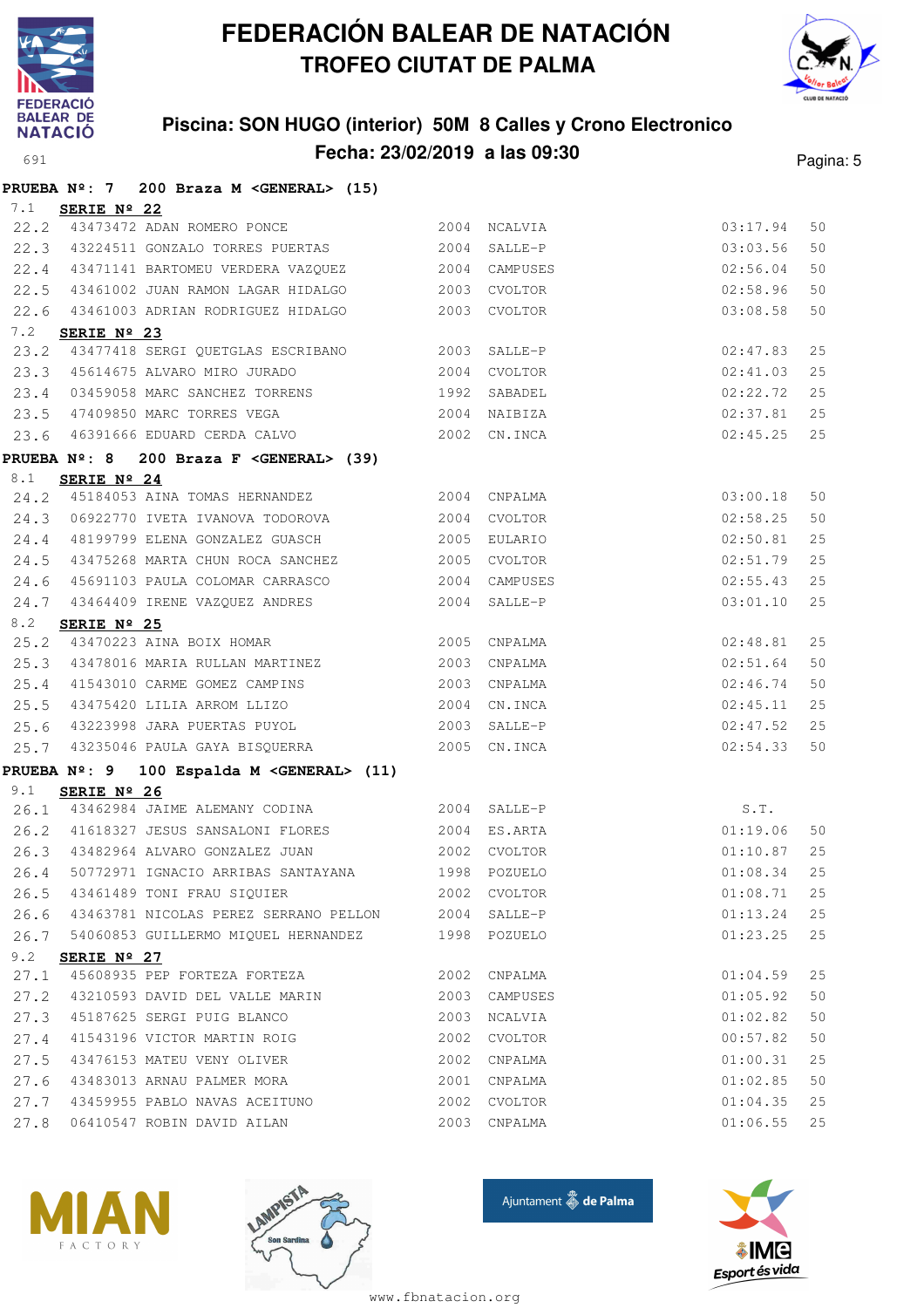



### **Piscina: SON HUGO (interior) 50M 8 Calles y Crono Electronico Fecha: 23/02/2019 a las 09:30** Pagina: 6

|      | PRUEBA Nº: 10 100 Espalda F < GENERAL> (35)          |              |               |             |    |
|------|------------------------------------------------------|--------------|---------------|-------------|----|
|      | 10.1 <b>SERIE Nº 28</b>                              |              |               |             |    |
|      | 28.1 45185811 MARTA MARIA SALES LLINAS 2005 CVOLTOR  |              |               | 01:23.13    | 25 |
|      | 28.2 43213212 AZUL DAINO VEGA                        |              | 2004 FELANITX | 01:19.32    | 25 |
|      | 28.3 43233035 LAURA SIMO PEREZ 2005 SALLE-P          |              |               | 01:18.18    | 25 |
|      | 28.4 49484156 PAULA MORRO COLOM 2003 CVOLTOR         |              |               | 01:17.50    | 25 |
| 28.5 | 43223264 NATALIA DURAHO LOZANO                       |              | 2001 CVOLTOR  | 01:19.78    | 50 |
| 28.6 |                                                      |              |               | 01:21.25    | 50 |
| 28.7 | 41617431 YAN AN GONZALVO DURAN                       |              | 2004 ES.ARTA  | 01:20.81    | 25 |
|      | 10.2 <b>SERIE Nº 29</b>                              |              |               |             |    |
| 29.1 | 45614381 MARTA RUBIO BUJOSA 2005                     |              | CNPALMA       | 01:15.90    | 25 |
|      | 29.2 49770151 ESTELA GARAU MORENO                    | 2005         | CNPALMA       | 01:10.62    | 25 |
|      | 29.3 43217990 MARIA ESTARAS QUESADA 2002             |              | SALLE-P       | 01:06.75    | 25 |
| 29.4 | 43228977 CLAUDIA ALVAREZ FERNANDEZ 2002              |              | CNPALMA       | 01:05.65    | 25 |
|      | 29.5 43474750 LUCIA OLIVA VILLANUEVA 2000            |              | CNPALMA       | 01:08.92    | 50 |
| 29.6 | 43467318 GABRIELA VELASCO ROCHON                     |              | 2005 CAMPUSES | 01:09.68    | 50 |
| 29.7 | 49866462 LUCIA GONZALEZ VILLANUEVA 2004              |              | NCALVIA       | 01:13.68    | 25 |
| 29.8 | 49410260 CLAUDIA BASILIO FERNANDEZ 2005 EULARIO      |              |               | 01:16.04    | 25 |
|      | PRUEBA Nº: 11 400 Estilos M <general> (18)</general> |              |               |             |    |
|      | 11.1 <b>SERIE Nº 30</b>                              |              |               |             |    |
| 30.3 | 07704218 DENIS MOLNAR                                |              | 2004 CNPALMA  | 05:14.22 25 |    |
|      | 30.4 43159049 MATIAS SUAREZ CAMPIONE 1996 CVOLTOR    |              |               | 04:57.93    | 50 |
|      | 30.5 43475536 GUILLEM SALVA GUAL                     | 2003 CVOLTOR |               | 04:51.62    | 25 |
|      | 30.6 48199417 IVAN VILLARINO SANTOLARIA 2005 EULARIO |              |               | 05:25.99    | 50 |
|      | PRUEBA Nº: 12 400 Estilos F < GENERAL> (42)          |              |               |             |    |
|      | 12.1 <b>SERIE Nº 31</b>                              |              |               |             |    |
|      | 31.2 45696080 CLAUDIA AMENGUAL CAMPINS 2005 CN.INCA  |              |               | 06:13.09    | 25 |
|      | 31.3 43475268 MARTA CHUN ROCA SANCHEZ 2005 CVOLTOR   |              |               | 05:30.99    | 25 |
|      | 31.4 43478084 MARIA SERRA BONET                      |              | 2002 CNPALMA  | 05:04.64    | 25 |
| 31.5 |                                                      |              |               | 05:34.18    | 50 |
|      | 31.6 45189546 NEUS SERRA REGAL                       |              | 2005 CN.INCA  | 06:01.84    | 25 |
|      | PRUEBA Nº: 13 50 Braza M <general> (13)</general>    |              |               |             |    |
|      | 13.1 <b>SERIE Nº 32</b>                              |              |               |             |    |
|      | 32.1 41617351 MARC COSANO MAS                        |              | 1999 CNMURO   | S.T.        |    |
| 32.2 | 41622475 MARTI ADROVER VICENS                        | 2003         | ES.ARTA       | 00:40.42    | 50 |
| 32.3 | 43469427 JOEL LOPEZ RISCO                            | 2004         | CN.INCA       | 00:38.80    | 25 |
| 32.4 | 43477418 SERGI QUETGLAS ESCRIBANO                    | 2003         | SALLE-P       | 00:34.96    | 50 |
| 32.5 | 45614675 ALVARO MIRO JURADO                          | 2004         | CVOLTOR       | 00:35.55    | 25 |
| 32.6 | 43473472 ADAN ROMERO PONCE                           | 2004         | NCALVIA       | 00:39.72    | 50 |
| 32.7 | 43231515 ALEJANDRO SOCIAS SASTRE                     | 2004         | NCALVIA       | 00:47.08    | 50 |







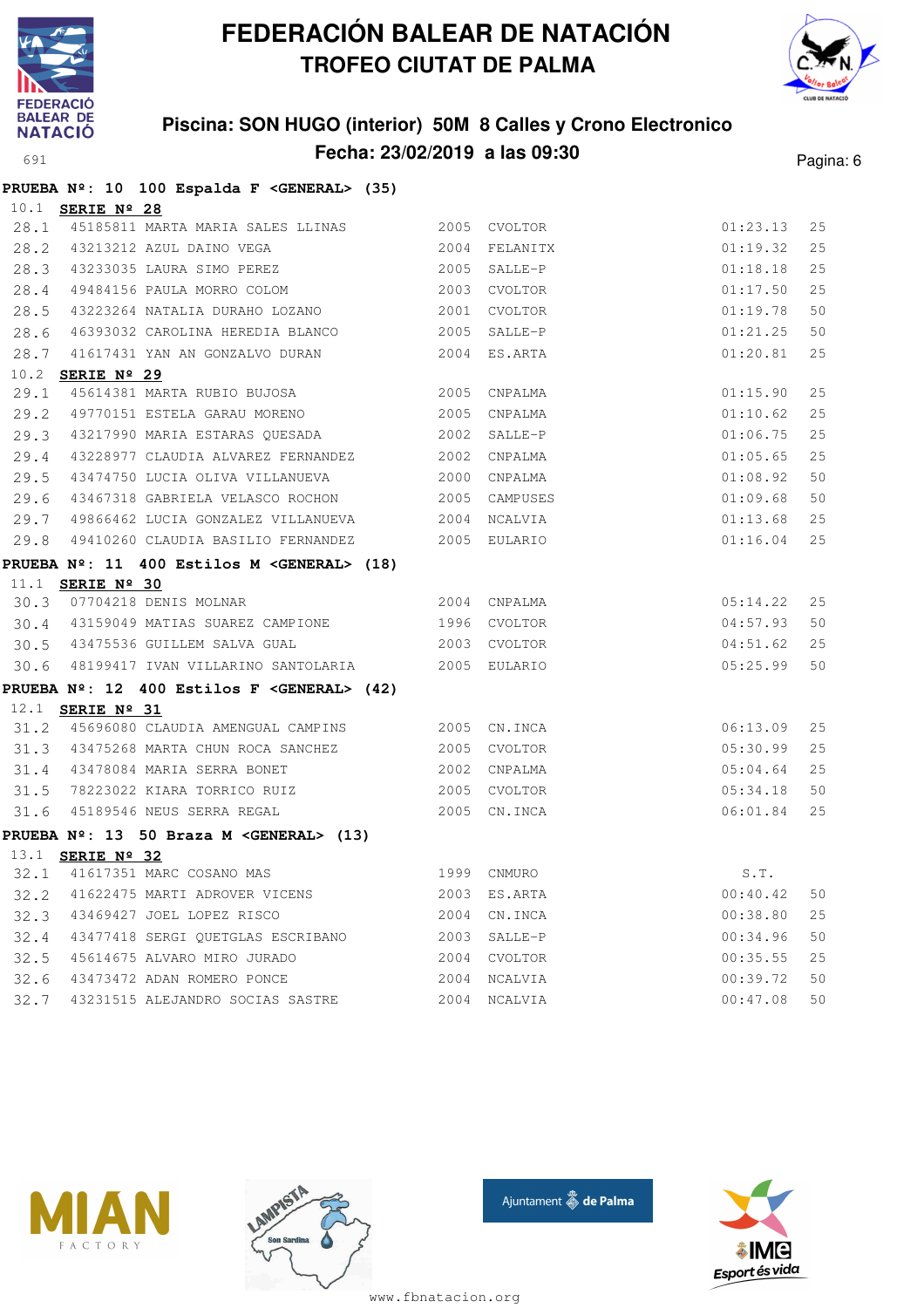



### **Piscina: SON HUGO (interior) 50M 8 Calles y Crono Electronico Fecha: 23/02/2019 a las 09:30** Pagina: 7

|      |                         | PRUEBA Nº: 13 50 Braza M < GENERAL> (13)                               |      |              |             |    |
|------|-------------------------|------------------------------------------------------------------------|------|--------------|-------------|----|
|      | 13.2 <b>SERIE Nº 33</b> |                                                                        |      |              |             |    |
| 33.1 |                         | 43199949 KEVIN RUIZ BIOJO                               2002   SALLE-P |      |              | 00:32.77    | 25 |
| 33.2 |                         | 45187227 PERE LLOBERA RAMIS                                            |      | 1994 CN.INCA | 00:32.20    | 50 |
| 33.3 |                         | 43183969 CARLOS GOMARIZ GAYA 67 1992 CVOLTOR                           |      |              | 00:30.82    | 50 |
| 33.4 |                         | 78220544 RAFAEL CEREZO IGNACIO                                         |      | 1997 CNPALMA | 00:30.24    | 50 |
| 33.5 |                         | 43461268 ADRIAN ARMERO CALIZ                                           |      | 1999 SALLE-P | 00:30.24    | 50 |
| 33.6 |                         | 43205972 JOAN REYNES VALLVERDU                                         |      | 1997 CNPALMA | 00:31.86    | 50 |
| 33.7 |                         | 43463961 ADRIAN GUERRERO LOPEZ 2001                                    |      | CVOLTOR      | 00:32.27    | 50 |
| 33.8 |                         | 45610143 ANTONIO NIETO CALDENTEY 2002 CNPALMA                          |      |              | 00:34.12    | 50 |
|      |                         | PRUEBA Nº: 14 50 Braza F < GENERAL> (37)                               |      |              |             |    |
|      | 14.1 SERIE Nº 34        |                                                                        |      |              |             |    |
| 34.1 |                         | 41619127 MARINA CAPO MARQUEZ 1998 CNMURO                               |      |              | S.T.        |    |
|      |                         | 34.2 43476676 CLARA PASCUAL SABANIEL 2005                              |      | SALLE-P      | 00:41.77    | 25 |
| 34.3 |                         | 43464409 IRENE VAZQUEZ ANDRES                                          |      | 2004 SALLE-P | 00:39.81    | 25 |
| 34.4 |                         | 47432716 AMAYA TORRES SERRA 2006                                       |      | EULARIO      | 00:37.84    | 25 |
| 34.5 |                         | 45188148 SOFIA ROMERO AVILES 2002                                      |      | CNPALMA      | 00:38.96    | 25 |
| 34.6 |                         |                                                                        |      |              | 00:41.99    | 50 |
| 34.7 |                         | 41662125 AINA MARIANO SALOM 2003 CVOLTOR                               |      |              | 00:43.14    | 50 |
| 14.2 | SERIE Nº 35             |                                                                        |      |              |             |    |
| 35.1 |                         | 43223998 JARA PUERTAS PUYOL 2003 SALLE-P                               |      |              | 00:36.98    | 25 |
| 35.2 |                         | 78222803 MARIA ANTONIA MATEU PONS 2001                                 |      | CNPALMA      | 00:36.63    | 25 |
| 35.3 |                         | 43474348 PAULA JOVER GALLEGO 2003                                      |      | NCALVIA      | 00:35.77    | 25 |
| 35.4 |                         | 43475420 LILIA ARROM LLIZO 2004                                        |      | CN.INCA      | 00:33.93    | 25 |
| 35.5 |                         | 43083041 M <sup>ª</sup> DEL MAR SERRA NICOLAU 1974 CNPALMA             |      |              | 00:34.79    | 25 |
| 35.6 |                         | 43478016 MARIA RULLAN MARTINEZ 2003 CNPALMA                            |      |              | 00:36.47    | 25 |
| 35.7 |                         | 41620776 CRISTINA COMAS ANDREO 2001 CN.INCA                            |      |              | 00:36.80    | 25 |
| 35.8 |                         | 43470223 AINA BOIX HOMAR 2005 CNPALMA                                  |      |              | 00:37.34    | 25 |
|      |                         | PRUEBA Nº: 15 200 Libres M < GENERAL> (3)                              |      |              |             |    |
|      | 15.1 <b>SERIE Nº 36</b> |                                                                        |      |              |             |    |
|      |                         | 36.2 43186151 MIGUEL CLADERA MUNAR 1992 CN.INCA                        |      |              | 02:39.13    | 50 |
|      |                         | 36.3 43463781 NICOLAS PEREZ SERRANO PELLON 2004 SALLE-P                |      |              | 02:29.30    | 25 |
|      |                         | 36.4 43218723 JORDI MAYOL SERRA                                        |      | 2004 SALLE-P | 02:24.34    | 25 |
|      |                         | 36.5 43462984 JAIME ALEMANY CODINA                                     |      | 2004 SALLE-P | 02:25.77 25 |    |
| 36.6 |                         | 43215827 CHRISTIAN RIOS RESTREPO                                       | 2004 | CVOLTOR      | 02:32.52    | 25 |
|      |                         | 36.7 43462985 MARC ALEMANY CODINA                                      |      | 2001 SALLE-P | 02:37.16    | 25 |
|      | 15.2 SERIE Nº 37        |                                                                        |      |              |             |    |
| 37.1 |                         | 03764732 IVAN TEVZADZE                                                 | 2003 | FELANITX     | 02:21.22    | 50 |
| 37.2 |                         | 41573980 ALEJANDRO SEGRERA RIVERA                                      | 2002 | FELANITX     | 02:19.30    | 50 |
| 37.3 |                         | 46390428 ALEX FERNANDEZ GOMEZ                                          | 2003 | CN.INCA      | 02:18.02    | 50 |
| 37.4 |                         | 43480329 MIQUEL TORRES GINER                                           |      | 2004 SALLE-P | 02:12.16    | 25 |
| 37.5 |                         | 41583512 MATIAS VICENS MATAMALAS                                       | 1994 | FELANITX     | 02:14.28    | 25 |
| 37.6 |                         | 45611016 GERARD SALVADO FORTEZA                                        | 2003 | CVOLTOR      | 02:19.16    | 50 |
| 37.7 |                         | 50772971 IGNACIO ARRIBAS SANTAYANA                                     |      | 1998 POZUELO | 02:17.20    | 25 |







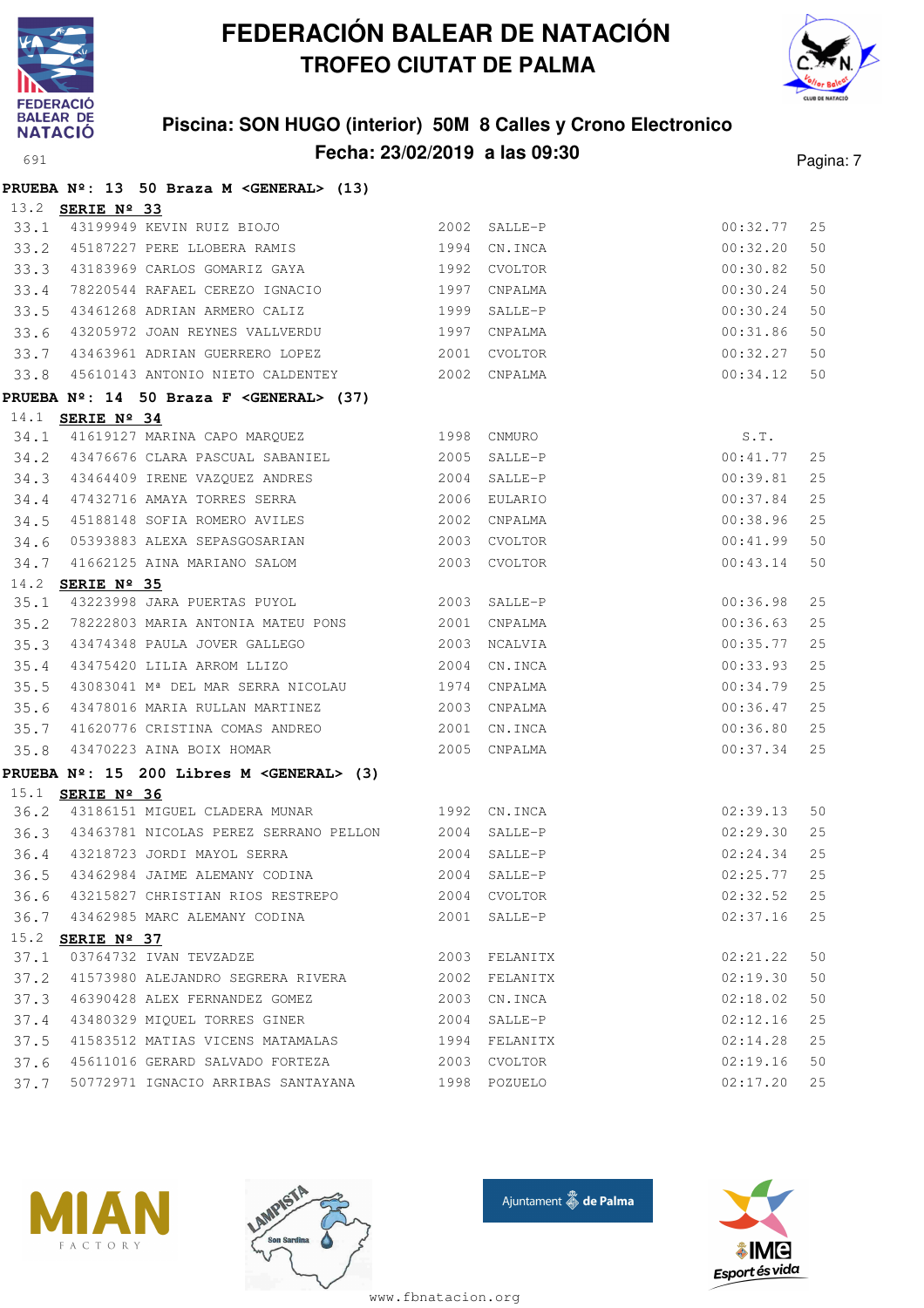

**PRUEBA Nº: 15 200 Libres M <GENERAL> (3)**

# **FEDERACIÓN BALEAR DE NATACIÓN TROFEO CIUTAT DE PALMA**



### **Piscina: SON HUGO (interior) 50M 8 Calles y Crono Electronico Fecha: 23/02/2019 a las 09:30** Pagina: 8

|      | 15.3 <b>SERIE Nº 38</b> |                                                                                       |             |              |                      |    |
|------|-------------------------|---------------------------------------------------------------------------------------|-------------|--------------|----------------------|----|
| 38.1 |                         | 43471141 BARTOMEU VERDERA VAZQUEZ 2004 CAMPUSES                                       |             |              | 02:11.78             | 25 |
| 38.2 |                         | 45614440 RAUL NUÑEZ LLADO 2002                                                        |             | SALLE-P      | 02:09.60             | 25 |
| 38.3 |                         | 43470663 MARCOS SANCHEZ GONZALEZ 2004                                                 |             | SALLE-P      | 02:06.33             | 25 |
| 38.4 |                         | 43472637 PAU MARTORELL CARDONA                                                        | 2001        | CNPALMA      | 02:02.54             | 25 |
| 38.5 |                         | 43170898 JOSEP ANTONI MASCARO CASTRO 1989                                             |             | CN.INCA      | 02:08.83             | 50 |
| 38.6 |                         | 46391666 EDUARD CERDA CALVO 2002                                                      |             | CN.INCA      | 02:09.32             | 25 |
| 38.7 |                         | 45186192 JERONI BARRERA ESTADES 2004                                                  |             | NCALVIA      | 02:14.16             | 50 |
| 38.8 |                         | 43218055 RAFEL JOSEP JAUME IBELTRAN 2003 CNPALMA                                      |             |              | 02:11.88             | 25 |
|      | 15.4 <b>SERIE Nº 39</b> |                                                                                       |             |              |                      |    |
| 39.1 |                         | 46392450 GERARD FALCO GUILLEM 2001 SALLE-P                                            |             |              | 02:00.99             | 25 |
| 39.2 |                         | 43234633 POL PEREZ MACARRO 2002                                                       |             | CVOLTOR      | 02:00.50             | 25 |
| 39.3 |                         | 47406107 ANGEL ESTEBAN SEGOVIA 2004                                                   |             | NAIBIZA      | 02:00.43             | 25 |
| 39.4 |                         | 03459058 MARC SANCHEZ TORRENS                                                         | 1992        | SABADEL      | 01:45.01             | 25 |
| 39.5 |                         |                                                                                       |             |              | 01:58.55             | 50 |
| 39.6 |                         | 45370094 MARC LLINAS FRAU 2001                                                        |             | CNPALMA      | 02:00.43             | 25 |
| 39.7 |                         | 45543001 SERGIO SALVADOR PAREJA 2000                                                  |             | MIRASIE      | 02:04.21             | 50 |
| 39.8 |                         | 45190652 RAUL BERMIN MORAIS                                                           |             | 2002 CNPALMA | 02:01.06             | 25 |
|      |                         | PRUEBA $N^{\circ}$ : 16 200 Libres F < GENERAL> (27)                                  |             |              |                      |    |
|      | 16.1 <b>SERIE Nº 40</b> |                                                                                       |             |              |                      |    |
| 40.1 |                         | 41659496 PAULA CALDENTEY FERRER 2005 ES.ARTA                                          |             |              | 02:49.33             | 25 |
| 40.2 |                         | 43477108 NATALIA MARTINEZ CACERES 2004 CVOLTOR                                        |             |              | 02:38.25             | 50 |
| 40.3 |                         | 43474334 PAULA NADAL CANET                                                            |             | 2004 NCALVIA | 02:36.02             | 50 |
| 40.4 |                         | 41620244 JOANA MARIA SASTRE ADROVER 2005                                              |             | FELANITX     | 02:27.60             | 25 |
| 40.5 |                         | 41619054 BARBARA MORAGUES CRESPI 2002                                                 |             | CNMURO       | 02:30.61             | 25 |
| 40.6 |                         | 46389177 AINA CACERES TORRES                                                          | 2005        | CN.INCA      | 02:36.65             | 50 |
| 40.7 |                         | 45370176 PAULA FRAU BOSCH                                                             | 2005        | NCALVIA      | 02:47.03             | 50 |
| 40.8 |                         | 45185811 MARTA MARIA SALES LLINAS 2005 CVOLTOR                                        |             |              | 02:50.10             | 25 |
|      | 16.2 SERIE Nº 41        |                                                                                       |             |              |                      |    |
| 41.1 |                         | 06922770 IVETA IVANOVA TODOROVA 2004 CVOLTOR                                          |             |              | 02:27.16             | 25 |
|      |                         | 41.2 45692981 ELBA RODRIGUEZ GARCIA                                                   | 2005        | NCALVIA      | 02:24.49             | 25 |
| 41.3 |                         | 49925382 ALEXANDRA SANDIN POLO                                                        |             | 2004 SALLE-P | 02:22.64             | 25 |
| 41.4 |                         | 80228777 JULIA BENITO DE TENA 60228777 JULIA BENITO DE TENA                           |             |              | 02:21.42             | 25 |
|      |                         | 41.5 02848609 JOHANNA E. SCHULZ 2002 CVOLTOR                                          |             | 02:24.83     |                      | 50 |
|      |                         | 41.6 43477699 NEREA GONZALEZ ALARCON                                                  |             | 2002 CNPALMA | 02:23.20             | 25 |
|      |                         | 41.7 09137071 EMMA LYDIA NAPIER                                                       | 2004 LLUCMA |              | 02:29.32             | 50 |
|      |                         | 41.8 43233296 ANTONIA QUMEI SUREDA FERRA 2004 CVOLTOR                                 |             |              | 02:27.57             | 25 |
|      | 16.3 SERIE Nº 42        | 45691467 MARTA BAÑOS VERA                                                             |             | 2005 CVOLTOR |                      | 25 |
| 42.1 |                         | 42.2 41664004 AINA GARCIA VIVES                                                       |             | 2003 SALLE-P | 02:21.38<br>02:18.06 | 25 |
|      |                         |                                                                                       |             | 2003 CVOLTOR | 02:19.70             | 50 |
|      |                         | 42.3 41662194 LUCIA ROCA RODADO<br>42.4 43465024 LUCIA MENENDEZ GONZALEZ 2004 SALLE-P |             |              | 02:15.47             | 25 |
| 42.5 |                         | 43460934 MARIA NEUS DELICADO MOLL 2003 CVOLTOR                                        |             |              | 02:17.10             | 25 |
|      |                         | 42.6 43232487 LUA RIEDMULLER ALONSO                                                   |             | 2005 NCALVIA | 02:19.93             | 50 |
| 42.7 |                         | 43227870 AINA TORO GARCIA                                                             | 2002        | NCALVIA      | 02:19.52             | 25 |
| 42.8 |                         | 41664031 SOFIA BARRIOS GIORNO                                                         |             | 2005 CNPALMA | 02:21.39 25          |    |
|      |                         |                                                                                       |             |              |                      |    |







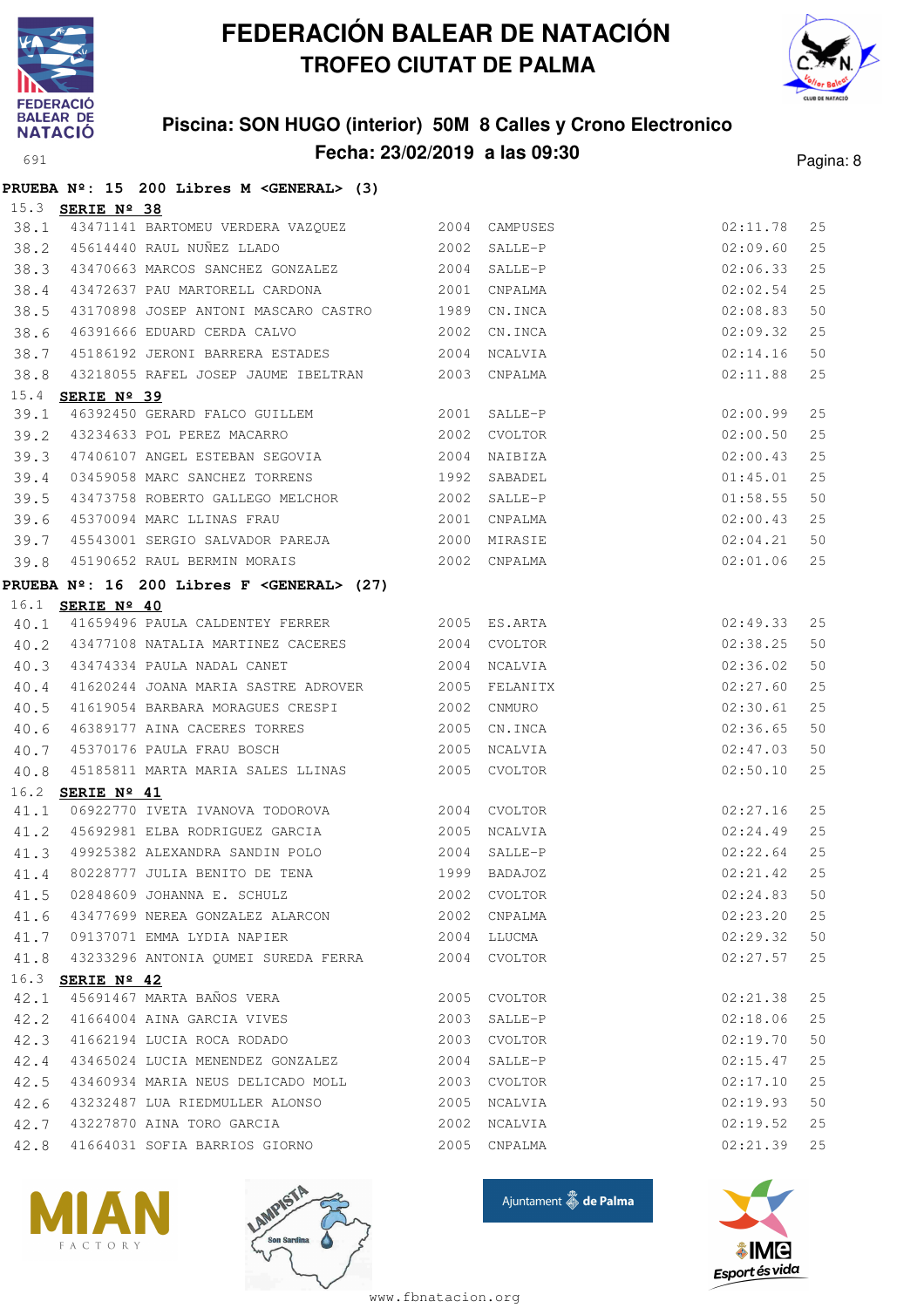



### **Piscina: SON HUGO (interior) 50M 8 Calles y Crono Electronico Fecha: 23/02/2019 a las 09:30** Pagina: 9

|      | PRUEBA Nº: 16 200 Libres F < GENERAL> (27)                            |      |              |          |    |
|------|-----------------------------------------------------------------------|------|--------------|----------|----|
|      | 16.4 SERIE Nº 43                                                      |      |              |          |    |
|      | 43.1 43466209 ALEJANDRA RUIZ MARTIN 2003 CVOLTOR                      |      |              | 02:12.96 | 25 |
|      | 43.2 45614378 MARIA RUBIO BUJOSA 2002                                 |      | CNPALMA      | 02:12.41 | 50 |
|      | 43.3 49923805 MARTINA MANRESA MALBERTI 2005                           |      | SALLE-P      | 02:11.09 | 50 |
|      | 43.4 3460145 MELANIE COSTA SCHMID 1989                                |      | TARRASA      | 01:55.81 | 25 |
| 43.5 | 49607602 AINA SALA RODRIGUEZ                                          | 2001 | CNPALMA      | 02:09.30 | 50 |
| 43.6 |                                                                       |      |              | 02:09.23 | 25 |
| 43.7 | 47433311 GLORIA TORRES HUESO 2003                                     |      | EULARIO      | 02:12.57 | 25 |
|      | 43.8 47409922 IRENE GARCIA DE DIOS 2005 EULARIO                       |      |              | 02:15.05 | 25 |
|      | PRUEBA Nº: 17 100 Mariposa M < GENERAL> (8)                           |      |              |          |    |
|      | 17.1 SERIE Nº 44                                                      |      |              |          |    |
| 44.2 | 43224511 GONZALO TORRES PUERTAS 2004 SALLE-P                          |      |              | 01:18.31 | 25 |
|      | 44.3 41658679 DAVID GAVILLA HERNANDEZ 2003                            |      | ES.ARTA      | 01:13.71 | 25 |
|      | 44.4 45614380 PAU RUBIO BUJOSA                                        | 2000 | CNPALMA      | 01:09.81 | 25 |
| 44.5 | 41513796 MANUEL MAGALHAES FERNANDEZ 2004 CNPALMA                      |      |              | 01:10.75 | 25 |
|      | 44.6 45187556 ARNAU ALCOVER BARBOSA 2004                              |      | SALLE-P      | 01:14.20 | 25 |
|      | 44.7 41622632 JORGE GONZALEZ CABALLERO 2004 ES.ARTA                   |      |              | 01:35.89 | 25 |
|      | 17.2 SERIE Nº 45                                                      |      |              |          |    |
| 45.2 | 48199417 IVAN VILLARINO SANTOLARIA 2005 EULARIO                       |      |              | 01:09.34 | 25 |
|      | 45.3 45185608 JOAN VICENS BUJOSA 2003                                 |      | CNPALMA      | 01:07.00 | 25 |
| 45.4 | 45371761 JOAN LLODRA SERRA 2002                                       |      | SALLE-P      | 01:03.29 | 25 |
| 45.5 | 45608935 PEP FORTEZA FORTEZA 2002                                     |      | CNPALMA      | 01:07.49 | 50 |
| 45.6 | 43461002 JUAN RAMON LAGAR HIDALGO 2003 CVOLTOR                        |      |              | 01:08.78 | 25 |
|      | 45.7 45192703 PAU CANYELLES FERRAGUT 2003 CVOLTOR                     |      |              | 01:10.70 | 50 |
| 17.3 | SERIE Nº 46                                                           |      |              |          |    |
| 46.1 | 43159049 MATIAS SUAREZ CAMPIONE 1996 CVOLTOR                          |      |              | 01:01.91 | 25 |
| 46.2 | 46392451 MARC FALCO GUILLEM 2003                                      |      | SALLE-P      | 01:01.40 | 50 |
| 46.3 | 43478908 ADRIA SARD PUIGROS                                           | 2001 | CNPALMA      | 00:59.76 | 25 |
| 46.4 | 2002<br>41543196 VICTOR MARTIN ROIG                                   |      | CVOLTOR      | 00:58.86 | 50 |
| 46.5 | 03339248 ALEJANDRO PASCUAL DEL CID 2002 GREDOS                        |      |              | 00:58.87 | 25 |
| 46.6 | 43475536 GUILLEM SALVA GUAL 2003 CVOLTOR                              |      |              | 01:01.37 | 50 |
| 46.7 | 43214090 JOAN SASTRE RODRIGUEZ<br>45611418 GUILLEM ESTARELLAS DE HARO | 2004 | CVOLTOR      | 01:00.83 | 25 |
| 46.8 |                                                                       | 2004 | CAMPUSES     | 01:04.36 | 50 |
|      | PRUEBA Nº: 18 100 Mariposa F < GENERAL> (32)                          |      |              |          |    |
|      | 18.1 SERIE Nº 47                                                      |      |              |          |    |
|      | 47.3 43233035 LAURA SIMO PEREZ                                        |      | 2005 SALLE-P | 01:19.34 | 25 |
| 47.4 | 43217884 ALISON ANDREA PACHACAMA ROJAS                                | 2004 | CVOLTOR      | 01:18.79 | 50 |
| 47.5 | 43235046 PAULA GAYA BISQUERRA                                         | 2005 | CN.INCA      | 01:18.42 | 25 |
| 47.6 | 45192702 NEUS CANYELLES FERRAGUT                                      | 2005 | CVOLTOR      | 01:20.65 | 25 |







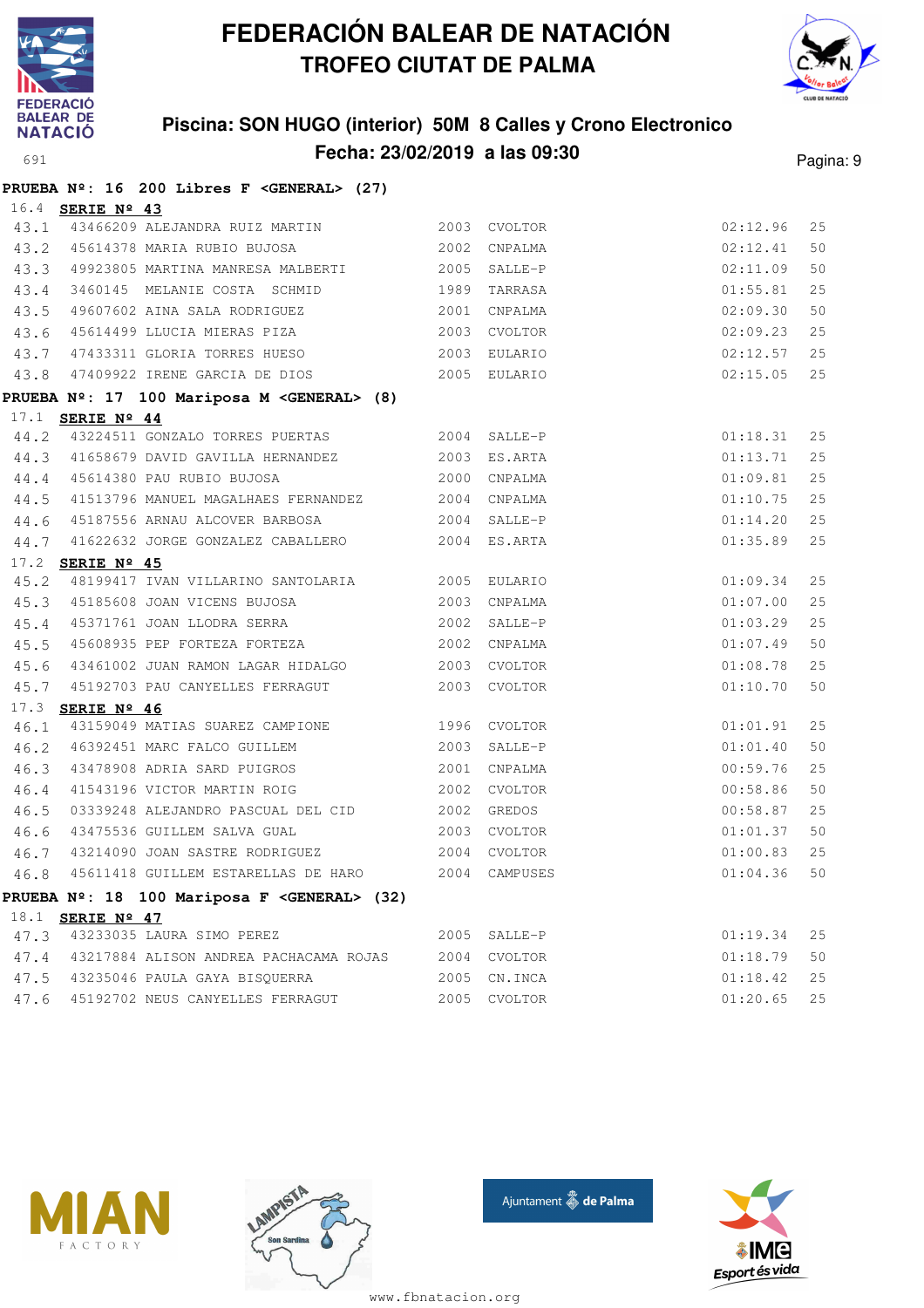



### **Piscina: SON HUGO (interior) 50M 8 Calles y Crono Electronico Fecha: 23/02/2019 a las 09:30** Pagina: 10

|      |                         | PRUEBA Nº: 18 100 Mariposa F < GENERAL> (32)          |      |              |              |          |    |
|------|-------------------------|-------------------------------------------------------|------|--------------|--------------|----------|----|
|      | 18.2 <b>SERIE Nº 48</b> |                                                       |      |              |              |          |    |
| 48.2 |                         | 49773239 MARGALIDA RIBAS BERGAS 2004 CNMURO           |      |              |              | 01:17.11 | 25 |
| 48.3 |                         | 46388012 CATERINA THOMAS TABERNER 2004                |      | CNPALMA      |              | 01:16.09 | 50 |
| 48.4 |                         | 45614381 MARTA RUBIO BUJOSA                           |      | 2005 CNPALMA |              | 01:14.85 | 25 |
| 48.5 |                         | 41587075 ATALIA PRAT PEREZ                            |      | 2002 ES.ARTA |              | 01:16.09 | 50 |
|      |                         | 48.6 12344371 MARIOLA SVOLJSAK BENITO                 |      | 2003 NCALVIA |              | 01:17.10 | 25 |
|      | 18.3 <b>SERIE Nº 49</b> |                                                       |      |              |              |          |    |
| 49.1 |                         | 46388666 MARTA RODRIGUEZ MIÑAN                        | 2005 | NCALVIA      |              | 01:13.74 | 25 |
| 49.2 |                         | 46394473 NEREA CASTAÑER NOGUERA                       | 2003 | CVOLTOR      |              | 01:12.91 | 50 |
| 49.3 |                         | 43573918 NADIA CORRADINI KOPECKA                      | 2005 | NCALVIA      |              | 01:10.96 | 50 |
| 49.4 |                         | 41543011 FRANCETTE GOMEZ CAMPINS                      | 2005 | CNPALMA      |              | 01:09.65 | 25 |
| 49.5 |                         | 48231611 AROHA FLORIT GUNCKEL                         | 2004 | NAIBIZA      |              | 01:09.98 | 25 |
| 49.6 |                         | 45184053 AINA TOMAS HERNANDEZ                         | 2004 | CNPALMA      |              | 01:10.68 | 25 |
| 49.7 |                         | 43470581 NEUS REY GARCIA                              |      | 2002 NCALVIA |              | 01:13.23 | 25 |
| 49.8 |                         | 78223022 KIARA TORRICO RUIZ                           |      | 2005 CVOLTOR |              | 01:15.49 | 50 |
|      | 18.4 <b>SERIE Nº 50</b> |                                                       |      |              |              |          |    |
| 50.1 |                         | 46393703 MARIA BONET CORTES                           | 2001 | NCALVIA      |              | 01:09.83 | 50 |
| 50.2 |                         | 41664004 AINA GARCIA VIVES                            | 2003 | SALLE-P      |              | 01:07.58 | 25 |
| 50.3 |                         | 45614441 CLAUDIA NUÑEZ LLADO                          | 2005 | SALLE-P      |              | 01:05.59 | 25 |
| 50.4 |                         | 43213615 AINA HIERRO PUJOL                            |      | 1998 CNPALMA |              | 01:00.48 | 50 |
| 50.5 |                         | 43465671 MALEN TOMAS MELERO                           | 2001 | SALLE-P      |              | 01:04.58 | 50 |
| 50.6 |                         | 43205846 MARTA TORRENS CALVO                          |      | 1998 CNPALMA |              | 01:06.63 | 25 |
| 50.7 |                         | 09210788 ISABEL YNGHUA HERNANDEZ SANTOS 1995 EMERIDA  |      |              |              | 01:08.66 | 25 |
| 50.8 |                         | 45187152 AITANA ROMAN ANDUJAR                         |      | 2002 CNPALMA |              | 01:10.22 | 50 |
|      |                         | PRUEBA Nº: 19 800 Libres M <general> (5)</general>    |      |              |              |          |    |
|      | 19.1 <b>SERIE Nº 51</b> |                                                       |      |              |              |          |    |
|      |                         | 51.4 41618413 JOAN EVANGELISTI VADELL                 |      | 2001 LLUCMA  |              | 09:42.12 | 25 |
|      |                         | 51.5 46391659 ESTEVE ADELL HORRACH                    |      | 2004 NCALVIA |              | 10:02.08 | 25 |
|      |                         | PRUEBA Nº: 20 4x100 Libres M <general> (22)</general> |      |              |              |          |    |
|      | 20.1 <b>SERIE Nº 52</b> |                                                       |      |              |              |          |    |
|      |                         | 52.3 00848 SALLE-P GENERAL <a></a>                    |      | SALLE-P      | GENERAL S.T. |          |    |
|      |                         | 52.4 00877 CVOLTOR GENERAL                            |      | CVOLTOR      | GENERAL      | S.T.     |    |
| 52.5 | 00056                   | CNPALMA GENERAL                                       |      | CNPALMA      | GENERAL      | S.T.     |    |
|      |                         | PRUEBA Nº: 21 4x100 Libres F < GENERAL> (46)          |      |              |              |          |    |
|      | 21.1 SERIE Nº 53        |                                                       |      |              |              |          |    |
| 53.2 | 00848                   | SALLE-P GENERAL <a></a>                               |      | SALLE-P      | GENERAL      | S.T.     |    |
| 53.3 | 01200                   | CNMURO GENERAL                                        |      | CNMURO       | GENERAL      | S.T.     |    |
| 53.4 | 00877                   | CVOLTOR GENERAL                                       |      | CVOLTOR      | GENERAL      | S.T.     |    |
| 53.5 | 00056                   | CNPALMA GENERAL                                       |      | CNPALMA      | GENERAL      | S.T.     |    |
| 53.6 | 00883                   | NCALVIA GENERAL                                       |      | NCALVIA      | GENERAL      | S.T.     |    |







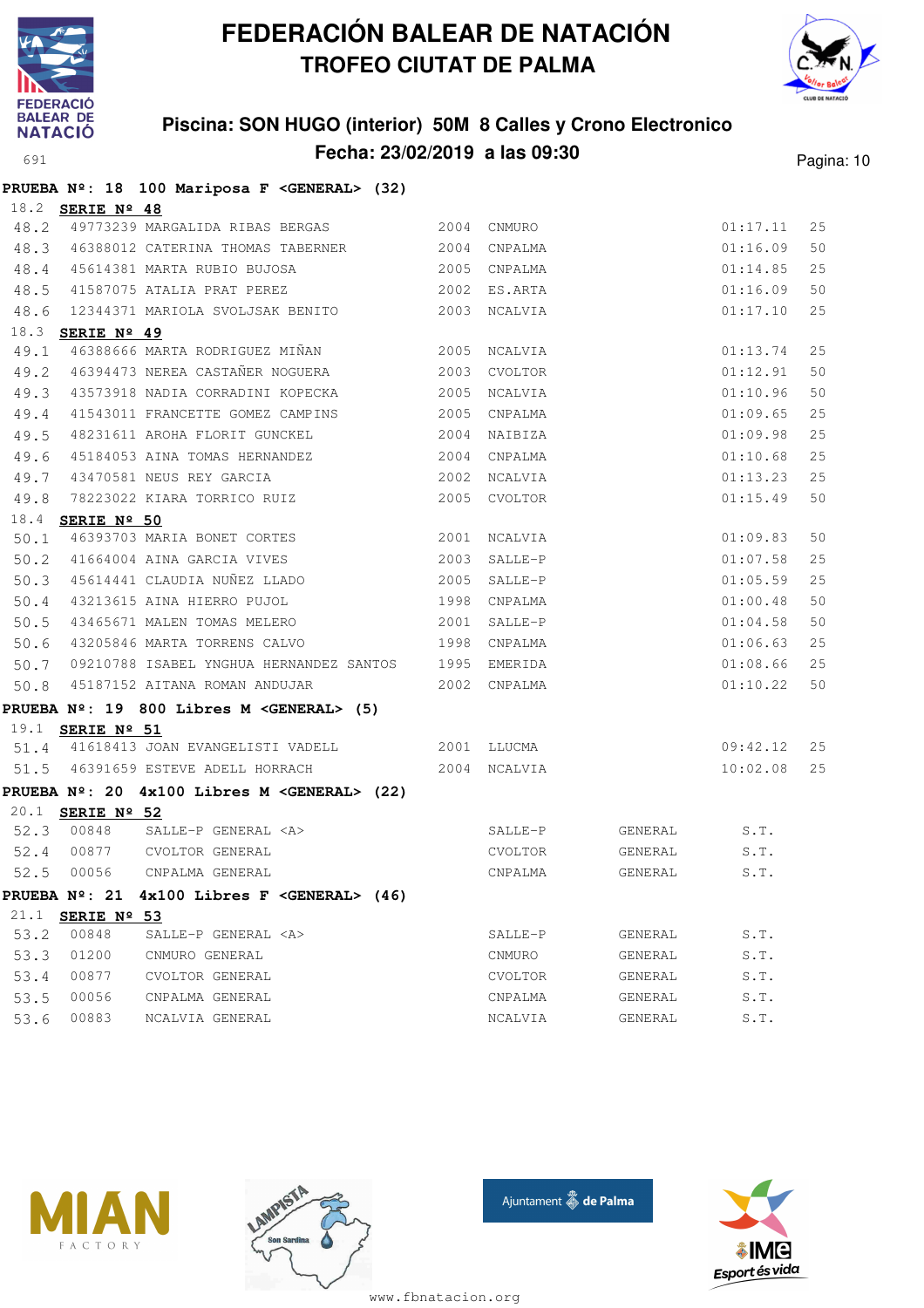



### **Piscina: SON HUGO (interior) 50M 8 Calles y Crono Electronico Fecha: 23/02/2019 a las 16:30** Pagina: 11

|      |                         | PRUEBA Nº: 22 4x50 Estilos M < GENERAL> (19)                 |      |               |                 |          |    |
|------|-------------------------|--------------------------------------------------------------|------|---------------|-----------------|----------|----|
|      | 22.1 SERIE Nº 54        |                                                              |      |               |                 |          |    |
| 54.3 | 00848                   | SALLE-P GENERAL <a></a>                                      |      | SALLE-P       | GENERAL         | S.T.     |    |
|      | 54.4 01200              | CNMURO GENERAL                                               |      | CNMURO        | GENERAL         | S.T.     |    |
| 54.5 | 00877                   | CVOLTOR GENERAL                                              |      |               | CVOLTOR GENERAL | S.T.     |    |
|      |                         | PRUEBA Nº: 23 4x50 Estilos F <general> (43)</general>        |      |               |                 |          |    |
|      | 23.1 SERIE Nº 55        |                                                              |      |               |                 |          |    |
| 55.3 | 00848                   | SALLE-P GENERAL <a></a>                                      |      | SALLE-P       | GENERAL S.T.    |          |    |
|      | 55.4 00877              | CVOLTOR GENERAL                                              |      | CVOLTOR       | GENERAL S.T.    |          |    |
| 55.5 | 00883                   | NCALVIA GENERAL                                              |      | NCALVIA       | GENERAL S.T.    |          |    |
|      |                         | PRUEBA $N^{\circ}$ : 24 400 Libres M <general> (4)</general> |      |               |                 |          |    |
|      | 24.1 SERIE Nº 56        |                                                              |      |               |                 |          |    |
| 56.1 |                         | 03764732 IVAN TEVZADZE                                       |      | 2003 FELANITX |                 | 05:02.33 | 50 |
| 56.2 |                         | 46391659 ESTEVE ADELL HORRACH                                |      | 2004 NCALVIA  |                 | 04:48.68 | 25 |
| 56.3 |                         | 46390428 ALEX FERNANDEZ GOMEZ                                |      | 2003 CN.INCA  |                 | 04:52.04 | 50 |
| 56.4 |                         | 45186192 JERONI BARRERA ESTADES                              |      | 2004 NCALVIA  |                 | 04:36.43 | 50 |
| 56.5 |                         | 43170898 JOSEP ANTONI MASCARO CASTRO 1989 CN.INCA            |      |               |                 | 04:32.59 | 25 |
| 56.6 |                         | 41618413 JOAN EVANGELISTI VADELL                             | 2001 | LLUCMA        |                 | 04:45.55 | 25 |
| 56.7 |                         | 43469427 JOEL LOPEZ RISCO                                    |      | 2004 CN.INCA  |                 | 04:52.89 | 25 |
|      | 24.2 SERIE Nº 57        |                                                              |      |               |                 |          |    |
| 57.1 |                         | 43470663 MARCOS SANCHEZ GONZALEZ                             |      | 2004 SALLE-P  |                 | 04:25.53 | 25 |
| 57.2 |                         | 46392450 GERARD FALCO GUILLEM                                | 2001 | SALLE-P       |                 | 04:14.57 | 25 |
| 57.3 |                         | 45699211 SAMUEL DIAZ GUERRERO                                | 2003 | CNPALMA       |                 | 04:13.99 | 25 |
|      |                         | 57.4 43476153 MATEU VENY OLIVER                              |      | 2002 CNPALMA  |                 | 04:12.10 | 25 |
| 57.5 |                         | 45370094 MARC LLINAS FRAU                                    | 2001 | CNPALMA       |                 | 04:12.50 | 25 |
| 57.6 |                         | 45543001 SERGIO SALVADOR PAREJA                              | 2000 | MIRASIE       |                 | 04:14.07 | 25 |
| 57.7 |                         | 45190652 RAUL BERMIN MORAIS                                  |      | 2002 CNPALMA  |                 | 04:18.76 | 25 |
| 57.8 |                         | 45611418 GUILLEM ESTARELLAS DE HARO 2004 CAMPUSES            |      |               |                 | 04:34.37 | 50 |
|      |                         | PRUEBA $N^{\circ}$ : 25 800 Libres F < GENERAL> (29)         |      |               |                 |          |    |
|      | 25.1 <b>SERIE Nº 58</b> |                                                              |      |               |                 |          |    |
| 58.3 |                         | 02725178 MICHELLE FLIPO                                      |      | 1988 CNPALMA  |                 | 10:38.61 | 50 |
|      |                         | 58.4 47432716 AMAYA TORRES SERRA                             |      | 2006 EULARIO  |                 | 09:50.75 | 25 |
| 58.5 |                         | 41620244 JOANA MARIA SASTRE ADROVER 2005 FELANITX            |      |               |                 | 10:19.36 | 25 |
| 58.6 |                         | 43217884 ALISON ANDREA PACHACAMA ROJAS                       |      | 2004 CVOLTOR  |                 | 11:00.01 | 50 |
| 25.2 | SERIE Nº 59             |                                                              |      |               |                 |          |    |
| 59.2 |                         | 43232487 LUA RIEDMULLER ALONSO                               | 2005 | NCALVIA       |                 | 09:41.71 | 25 |
| 59.3 |                         | 45614441 CLAUDIA NUÑEZ LLADO                                 | 2005 | SALLE-P       |                 | 09:21.79 | 25 |
| 59.4 |                         | 43474350 MARINA JOVER GALLEGO                                | 2000 | NCALVIA       |                 | 08:58.21 | 25 |
| 59.5 |                         | 45614378 MARIA RUBIO BUJOSA                                  | 2002 | CNPALMA       |                 | 09:24.37 | 50 |
| 59.6 |                         | 49923805 MARTINA MANRESA MALBERTI                            | 2005 | SALLE-P       |                 | 09:38.39 | 25 |







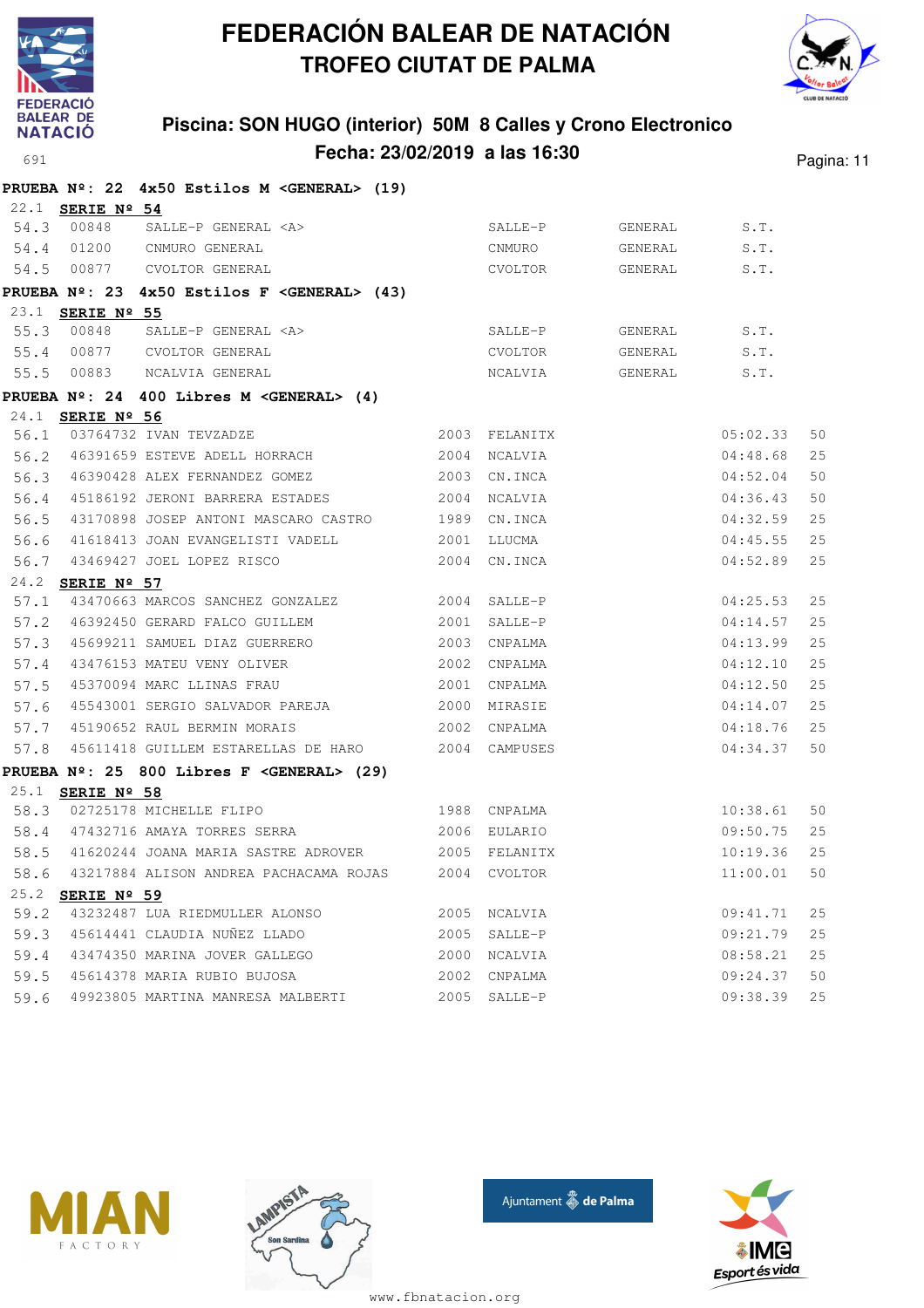



### **Piscina: SON HUGO (interior) 50M 8 Calles y Crono Electronico Fecha: 23/02/2019 a las 16:30** Pagina: 12

|  |  |  | PRUEBA Nº: 26 50 Mariposa M <general> (7)</general> |  |
|--|--|--|-----------------------------------------------------|--|

|      | 26.1 <b>SERIE Nº 60</b> |                                                   |                |             |    |
|------|-------------------------|---------------------------------------------------|----------------|-------------|----|
| 60.1 |                         | <u>ERIE Nº 6U</u><br>41617351 MARC COSANO MAS     | 1999 CNMURO    | S.T.        |    |
| 60.2 |                         | 43216859 RODRIGO CHAVES TEJERO 1995 CVOLTOR       |                | S.T.        |    |
| 60.3 |                         |                                                   |                | 00:32.51    | 25 |
| 60.4 |                         | 2004 CNPALMA<br>07704218 DENIS MOLNAR             |                | 00:31.93    | 25 |
| 60.5 |                         | 45611016 GERARD SALVADO FORTEZA 2003 CVOLTOR      |                | 00:32.50    | 25 |
| 60.6 |                         | 43186151 MIGUEL CLADERA MUNAR 1992                | CN.INCA        | 00:33.31    | 50 |
| 60.7 |                         | 43170898 JOSEP ANTONI MASCARO CASTRO 1989 CN.INCA |                | S.T.        |    |
|      | 26.2 SERIE Nº 61        |                                                   |                |             |    |
| 61.1 |                         | 43222239 HUGO TARRAGA TORRES 1998 CNPALMA         |                | 00:31.04    | 25 |
| 61.2 |                         | 45614380 PAU RUBIO BUJOSA 2000                    | CNPALMA        | 00:31.08    | 50 |
|      |                         | 61.3 45614440 RAUL NUÑEZ LLADO 2002               | SALLE-P        | 00:30.59    | 25 |
| 61.4 |                         | 54060853 GUILLERMO MIQUEL HERNANDEZ 1998 POZUELO  |                | 00:29.29    | 25 |
| 61.5 |                         | 43218055 RAFEL JOSEP JAUME IBELTRAN 2003 CNPALMA  |                | 00:30.83    | 50 |
| 61.6 |                         | 43463961 ADRIAN GUERRERO LOPEZ 2001 CVOLTOR       |                | 00:30.66    | 25 |
| 61.7 |                         | 43479063 DANIEL CERDA HOLMAGER 2000               | CN.INCA        | 00:31.29    | 50 |
| 61.8 |                         |                                                   |                | 00:31.12    | 25 |
|      | 26.3 SERIE Nº 62        |                                                   |                |             |    |
| 62.1 |                         | 43214090 JOAN SASTRE RODRIGUEZ 2004 CVOLTOR       |                | 00:28.76    | 25 |
| 62.2 |                         | 45190652 RAUL BERMIN MORAIS 2002                  | CNPALMA        | 00:28.43    | 50 |
| 62.3 |                         | 43217054 NACHO MAYOL SOTO 2001                    | SALLE-P        | 00:27.47    | 25 |
|      |                         | 62.4 43478908 ADRIA SARD PUIGROS 2001 CNPALMA     |                | 00:27.24    | 25 |
| 62.5 |                         | 43199949 KEVIN RUIZ BIOJO<br>AFARECESS            | 2002 SALLE-P   | 00:27.41    | 25 |
| 62.6 |                         | 45185608 JOAN VICENS BUJOSA 2003 CNPALMA          |                | 00:28.38    | 50 |
| 62.7 |                         | 43159049 MATIAS SUAREZ CAMPIONE 1996 CVOLTOR      |                | 00:29.06    | 50 |
| 62.8 |                         | 45187227 PERE LLOBERA RAMIS 1994 CN.INCA          |                | 00:29.17    | 50 |
|      | 26.4 SERIE Nº 63        |                                                   |                |             |    |
| 63.1 |                         | 1999<br>43461268 ADRIAN ARMERO CALIZ              | SALLE-P        | 00:26.71    | 25 |
| 63.2 |                         | 03339248 ALEJANDRO PASCUAL DEL CID 2002           | GREDOS         | 00:26.01    | 25 |
| 63.3 |                         | 45186330 VICTOR TORAN PALAO 1998 CNPALMA          |                | 00:25.61    | 25 |
| 63.4 |                         | 05442940 SANTOS VILLALON CENTENERA 2001 CVOLTOR   |                | 00:24.78    | 50 |
| 63.5 |                         | 43205972 JOAN REYNES VALLVERDU 1997 CNPALMA       |                | 00:25.15    | 50 |
| 63.6 |                         | 45185810 SANTIAGO SALES LLINAS 1999 CVOLTOR       |                | 00:25.74    | 25 |
|      |                         | 63.7 43213329 SERGIO FUSTER POORE 1999 CVOLTOR    | $00:26.26$ 25  |             |    |
|      |                         | 63.8 43183969 CARLOS GOMARIZ GAYA                 | 1992 CVOLTOR   | 00:27.21 50 |    |
|      |                         | PRUEBA Nº: 27 50 Mariposa F < GENERAL> (31)       |                |             |    |
|      | 27.1 SERIE Nº 64        |                                                   |                |             |    |
|      |                         | 64.3 45695489 NURIA VIVES BONILLA                 | 2003 BOCCHORIS | 00:41.73    | 50 |
|      |                         | 64.4 43464409 IRENE VAZQUEZ ANDRES                | 2004 SALLE-P   | 00:36.14    | 25 |
|      |                         | 64.5 45192702 NEUS CANYELLES FERRAGUT             | 2005 CVOLTOR   | 00:37.37    | 25 |
|      |                         | 64.6 49481568 MIREIA MARTI SEBASTIA               | 2004 BOCCHORIS | S.T.        |    |







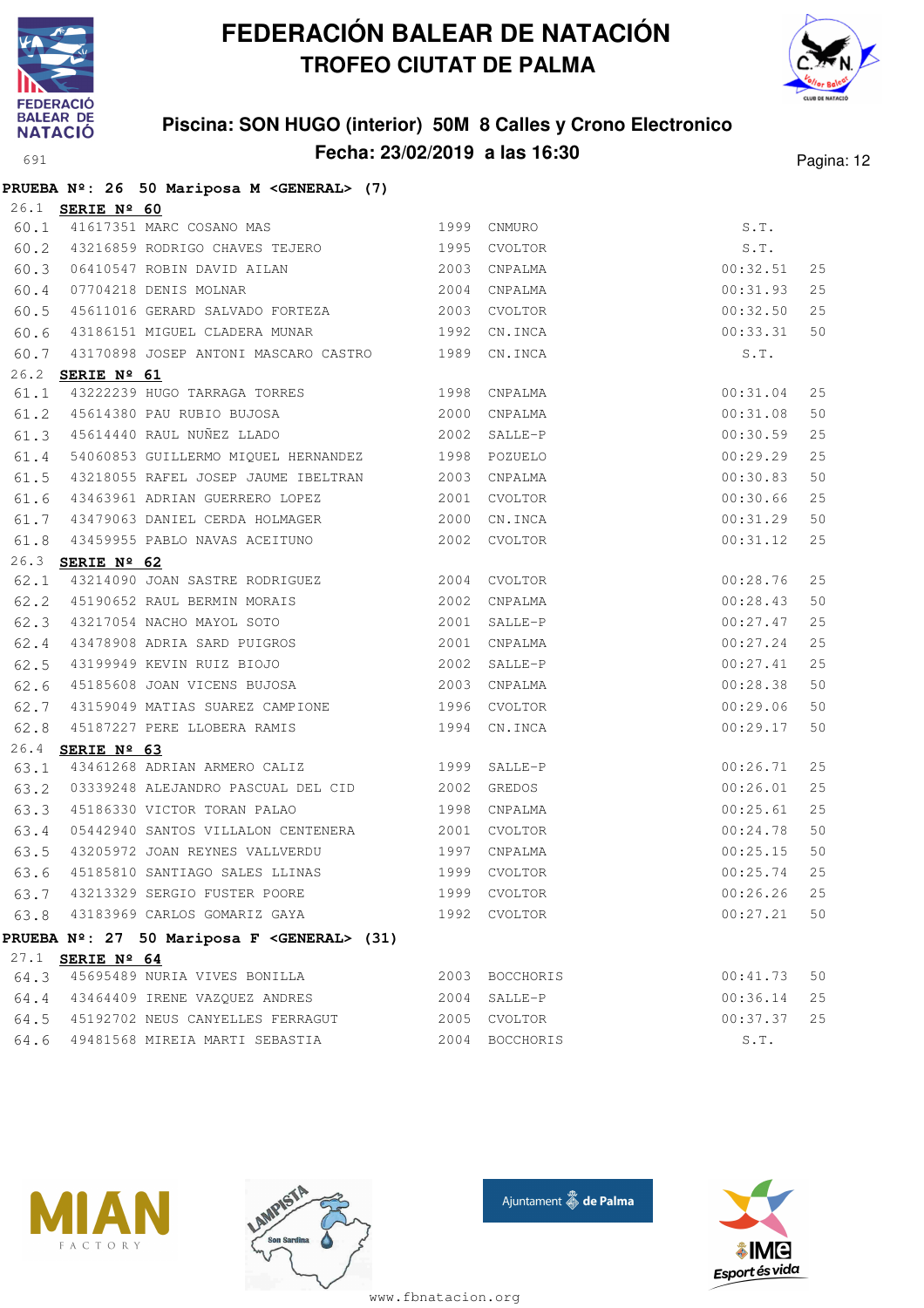

# **FEDERACIÓN BALEAR DE NATACIÓN TROFEO CIUTAT DE PALMA**



# **Piscina: SON HUGO (interior) 50M 8 Calles y Crono Electronico**

| <b>NATACIU</b> |                         |                                                         |      |                               |               |            |
|----------------|-------------------------|---------------------------------------------------------|------|-------------------------------|---------------|------------|
| 691            |                         |                                                         |      | Fecha: 23/02/2019 a las 16:30 |               | Pagina: 13 |
|                |                         | PRUEBA Nº: 27 50 Mariposa F < GENERAL> (31)             |      |                               |               |            |
|                | 27.2 SERIE Nº 65        |                                                         |      |                               |               |            |
|                |                         | 65.2 43475268 MARTA CHUN ROCA SANCHEZ 2005 CVOLTOR      |      |                               | 00:35.71      | 25         |
|                |                         | 65.3 43475420 LILIA ARROM LLIZO 2004                    |      | CN.INCA                       | 00:33.88      | 25         |
|                |                         | 65.4 46388666 MARTA RODRIGUEZ MIÑAN 2005                |      | NCALVIA                       | 00:33.81      | 25         |
|                |                         | 65.5 43216891 LAURA SASTRE COLOM                        | 1997 | CN.INCA                       | 00:33.85      | 25         |
| 65.6           |                         | 46388012 CATERINA THOMAS TABERNER 2004 CNPALMA          |      |                               | 00:34.65      | 25         |
|                | 27.3 SERIE Nº 66        |                                                         |      |                               |               |            |
| 66.1           |                         | 46394473 NEREA CASTAÑER NOGUERA 2003 CVOLTOR            |      |                               | 00:33.23      | 25         |
|                |                         | 66.2 12344371 MARIOLA SVOLJSAK BENITO 2003              |      | NCALVIA                       | 00:32.56      | 50         |
|                |                         | 66.3 45187152 AITANA ROMAN ANDUJAR                      | 2002 | CNPALMA                       | 00:31.64      | 50         |
|                |                         | 66.4 41619127 MARINA CAPO MARQUEZ 1998                  |      | CNMURO                        | 00:30.96      | 25         |
| 66.5           |                         | 43573918 NADIA CORRADINI KOPECKA 2005                   |      | NCALVIA                       | 00:31.55      | 50         |
| 66.6           |                         | 41664004 AINA GARCIA VIVES                              | 2003 | SALLE-P                       | $00:31.53$ 25 |            |
| 66.7           |                         | 43470581 NEUS REY GARCIA (2002 NCALVIA                  |      |                               | 00:32.32 25   |            |
| 66.8           |                         | 41662125 AINA MARIANO SALOM 2003 CVOLTOR                |      |                               | 00:33.45      | 25         |
|                | 27.4 SERIE Nº 67        |                                                         |      |                               |               |            |
| 67.1           |                         | 43205846 MARTA TORRENS CALVO 1998                       |      | CNPALMA                       | 00:30.75      | 25         |
|                |                         | 67.2 09210788 ISABEL YNGHUA HERNANDEZ SANTOS 1995       |      | EMERIDA                       | 00:30.34      | 25         |
|                |                         | 67.3 49770151 ESTELA GARAU MORENO 2005                  |      | CNPALMA                       | 00:30.04      | 25         |
| 67.4           |                         | 43213615 AINA HIERRO PUJOL 1998                         |      | CNPALMA                       | 00:27.14      | 25         |
|                |                         | 67.5 43465671 MALEN TOMAS MELERO                        | 2001 | SALLE-P                       | 00:28.72      | 25         |
|                |                         | 67.6 43083041 Mª DEL MAR SERRA NICOLAU 1974 CNPALMA     |      |                               | 00:30.53      | 50         |
| 67.7           |                         | 43465023 LAURA MENENDEZ GONZALEZ 2001                   |      | SALLE-P                       | 00:30.78      | 50         |
| 67.8           |                         | 43466209 ALEJANDRA RUIZ MARTIN 2003 CVOLTOR             |      |                               | 00:31.15      | 50         |
|                |                         | PRUEBA Nº: 28 200 Espalda M <general> (12)</general>    |      |                               |               |            |
|                | 28.1 <b>SERIE Nº 68</b> |                                                         |      |                               |               |            |
|                |                         | 68.2 43463781 NICOLAS PEREZ SERRANO PELLON 2004 SALLE-P |      |                               | 02:45.57      | 25         |
|                |                         | 68.3 43482964 ALVARO GONZALEZ JUAN 2002                 |      | CVOLTOR                       | 02:34.31      | 50         |
|                |                         | 68.4 45187625 SERGI PUIG BLANCO                         | 2003 | NCALVIA                       | 02:20.56      | 50         |
|                |                         | 68.5 43210593 DAVID DEL VALLE MARIN                     |      | 2003 CAMPUSES                 | 02:22.17      | 50         |
|                |                         | 68.6 43461489 TONI FRAU SIQUIER                         |      | 2002 CVOLTOR                  | 02:36.91 50   |            |
|                |                         | PRUEBA Nº: 29 200 Espalda F < GENERAL> (36)             |      |                               |               |            |
|                | 29.1 SERIE Nº 69        |                                                         |      |                               |               |            |
| 69.1           |                         | 49866462 LUCIA GONZALEZ VILLANUEVA                      |      | 2004 NCALVIA                  | 02:35.43      | 25         |
|                |                         | 69.2 43465024 LUCIA MENENDEZ GONZALEZ                   | 2004 | SALLE-P                       | 02:31.78      | 50         |
|                |                         | 69.3 43467318 GABRIELA VELASCO ROCHON                   | 2005 | CAMPUSES                      | 02:31.03      | 50         |
| 69.4           |                         | 3460145 MELANIE COSTA SCHMID                            | 1989 | TARRASA                       | 02:08.63      | 25         |
|                |                         | 69.5 43228977 CLAUDIA ALVAREZ FERNANDEZ                 | 2002 | CNPALMA                       | 02:25.41      | 50         |
|                |                         | 69.6 47433311 GLORIA TORRES HUESO                       | 2003 | EULARIO                       | 02:31.31      | 50         |
| 69.7           |                         | 43478016 MARIA RULLAN MARTINEZ                          | 2003 | CNPALMA                       | 02:39.81      | 50         |
| 69.8           |                         | 49410260 CLAUDIA BASILIO FERNANDEZ                      |      | 2005 EULARIO                  | 02:36.75      | 25         |
|                |                         |                                                         |      |                               |               |            |







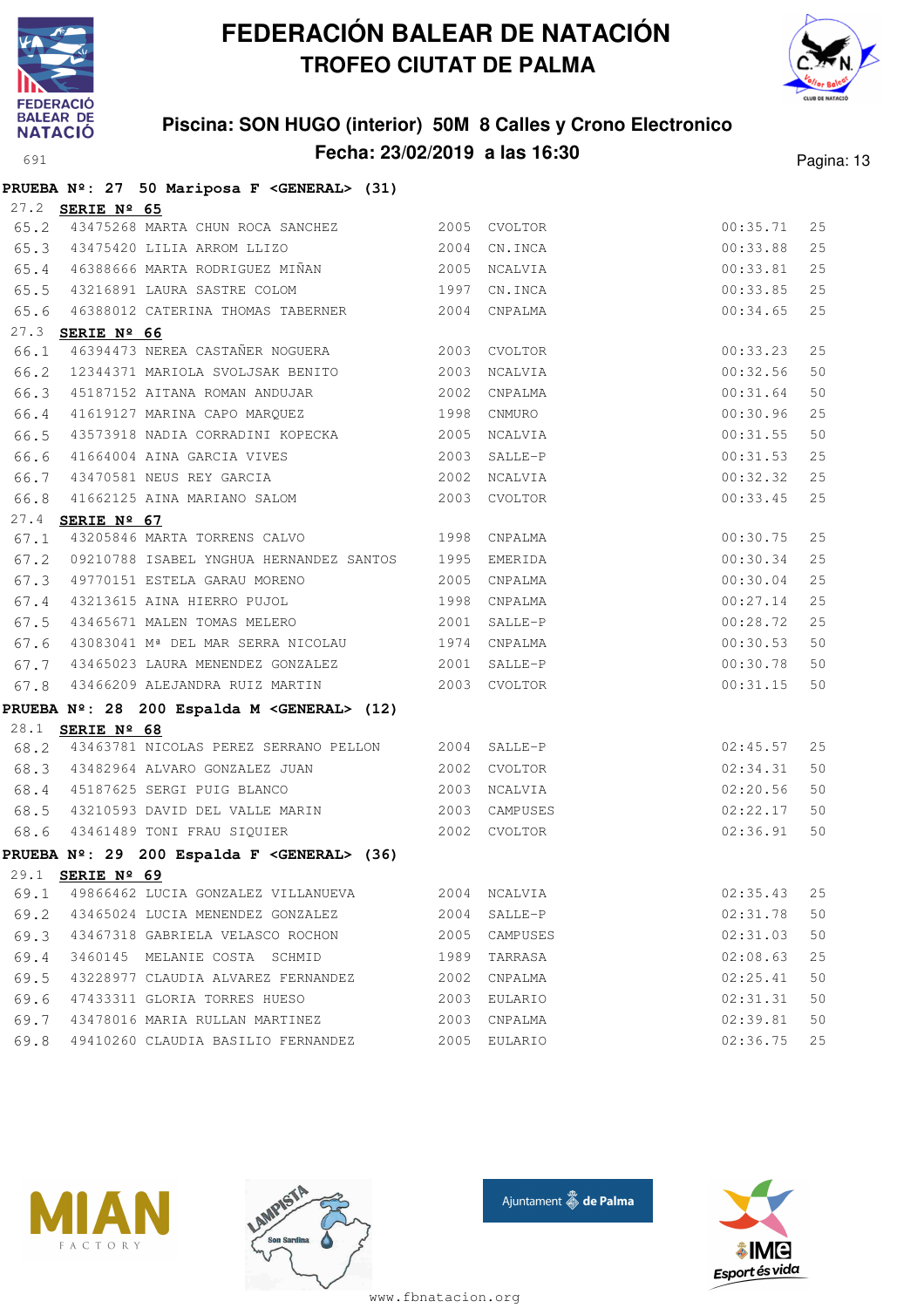

**PRUEBA Nº: 30 100 Braza M <GENERAL> (14)**

# **FEDERACIÓN BALEAR DE NATACIÓN TROFEO CIUTAT DE PALMA**



### **Piscina: SON HUGO (interior) 50M 8 Calles y Crono Electronico Fecha: 23/02/2019 a las 16:30** Pagina: 14

|              | 30.1 SERIE Nº 70        |                                                                 |              |                     |                      |          |
|--------------|-------------------------|-----------------------------------------------------------------|--------------|---------------------|----------------------|----------|
| 70.1         |                         | 45187556 ARNAU ALCOVER BARBOSA 2004 SALLE-P                     |              |                     | 01:32.45             | 25       |
| 70.2         |                         | 43215827 CHRISTIAN RIOS RESTREPO                                |              | 2004 CVOLTOR        | 01:33.34             | 50       |
| 70.3         |                         | 43218723 JORDI MAYOL SERRA                                      | 2004         | SALLE-P             | 01:26.32             | 25       |
| 70.4         |                         | 48199417 IVAN VILLARINO SANTOLARIA                              |              | 2005 EULARIO        | 01:17.11             | 25       |
| 70.5         |                         | 43461003 ADRIAN RODRIGUEZ HIDALGO 2003                          |              | CVOLTOR             | 01:28.07             | 50       |
| 70.6         |                         | 43473472 ADAN ROMERO PONCE                                      | 2004         | NCALVIA             | 01:28.03             | 25       |
| 70.7         |                         | 41621312 MIQUEL CAPO MARQUEZ                                    | 2004         | CNMURO              | 01:31.14             | 25       |
| 70.8         |                         | 43211875 DENIS JOEL CHIRIBOGA PILCO 2004 MASTBAL                |              |                     | S.T.                 |          |
|              | 30.2 SERIE Nº 71        |                                                                 |              |                     |                      |          |
| 71.1         |                         | 45614675 ALVARO MIRO JURADO 2004 CVOLTOR                        |              |                     | 01:15.80             | 25       |
| 71.2         |                         | 47409850 MARC TORRES VEGA                                       |              | 2004 NAIBIZA        | 01:13.21             | 25       |
| 71.3         |                         | 41543196 VICTOR MARTIN ROIG                                     |              | 2002 CVOLTOR        | 01:08.60             | 25       |
| 71.4         |                         | 43461268 ADRIAN ARMERO CALIZ                                    | 1999         | SALLE-P             | 01:03.76             | 25       |
| 71.5         |                         | 78220544 RAFAEL CEREZO IGNACIO                                  | 1997         | CNPALMA             | 01:06.21             | 50       |
| 71.6         |                         | 45610143 ANTONIO NIETO CALDENTEY 2002                           |              | CNPALMA             | 01:12.58             | 25       |
| 71.7         |                         | 43471141 BARTOMEU VERDERA VAZQUEZ 6000 2004 CAMPUSES            |              |                     | 01:18.00             | 50       |
| 71.8         |                         | 43477418 SERGI QUETGLAS ESCRIBANO 6 2003 SALLE-P                |              |                     | 01:16.33             | 25       |
|              |                         |                                                                 |              |                     |                      |          |
|              |                         | PRUEBA Nº: 31 100 Braza F < GENERAL> (38)                       |              |                     |                      |          |
|              | 31.1 <b>SERIE Nº 72</b> |                                                                 |              |                     |                      |          |
| 72.1         |                         | 45185811 MARTA MARIA SALES LLINAS 2005 CVOLTOR                  |              |                     | 01:38.26             | 50       |
| 72.2         |                         | 43476676 CLARA PASCUAL SABANIEL 2005 SALLE-P                    |              |                     | 01:31.76             | 25       |
| 72.3         |                         | 05393883 ALEXA SEPASGOSARIAN<br>2003 CVOLTOR                    |              |                     | 01:30.47             | 25       |
| 72.4         |                         | 43477699 NEREA GONZALEZ ALARCON 2002                            |              | CNPALMA             | 01:26.06             | 50       |
| 72.5         |                         |                                                                 |              | NCALVIA             | 01:25.19             | 25       |
| 72.6         |                         | 43218056 ELISABET M <sup>ª</sup> JAUME BELTRAN 2003             |              | MASTBAL             | 01:33.48             | 50       |
| 72.7         |                         | 46390210 ELENA BUENO SERRANO 2004                               |              | MASTBAL             | 01:36.71             | 50       |
| 72.8         |                         | 02848609 JOHANNA E. SCHULZ 2002 CVOLTOR                         |              |                     | S.T.                 |          |
|              | 31.2 <b>SERIE Nº 73</b> |                                                                 |              |                     |                      |          |
| 73.1         |                         | 48199799 ELENA GONZALEZ GUASCH 2005                             |              | EULARIO             | 01:20.47             | 25       |
| 73.2         |                         | 06922770 IVETA IVANOVA TODOROVA 2004                            |              | CVOLTOR             | 01:19.75             | 25       |
| 73.3         |                         | 43235046 PAULA GAYA BISQUERRA                                   | 2005         | CN.INCA             | 01:16.93             | 25       |
| 73.4         |                         | 41543010 CARME GOMEZ CAMPINS                                    | 2003         | CNPALMA             | 01:17.56             | 50       |
| 73.5         |                         | 49770151 ESTELA GARAU MORENO                                    | 2005         | CNPALMA             | 01:16.47             | 25       |
| 73.6         |                         | 43223998 JARA PUERTAS PUYOL                                     | 2003         | SALLE-P             | 01:19.03             | 25       |
| 73.7<br>73.8 |                         | 43474348 PAULA JOVER GALLEGO<br>45691103 PAULA COLOMAR CARRASCO | 2003<br>2004 | NCALVIA<br>CAMPUSES | 01:20.37<br>01:22.12 | 25<br>25 |







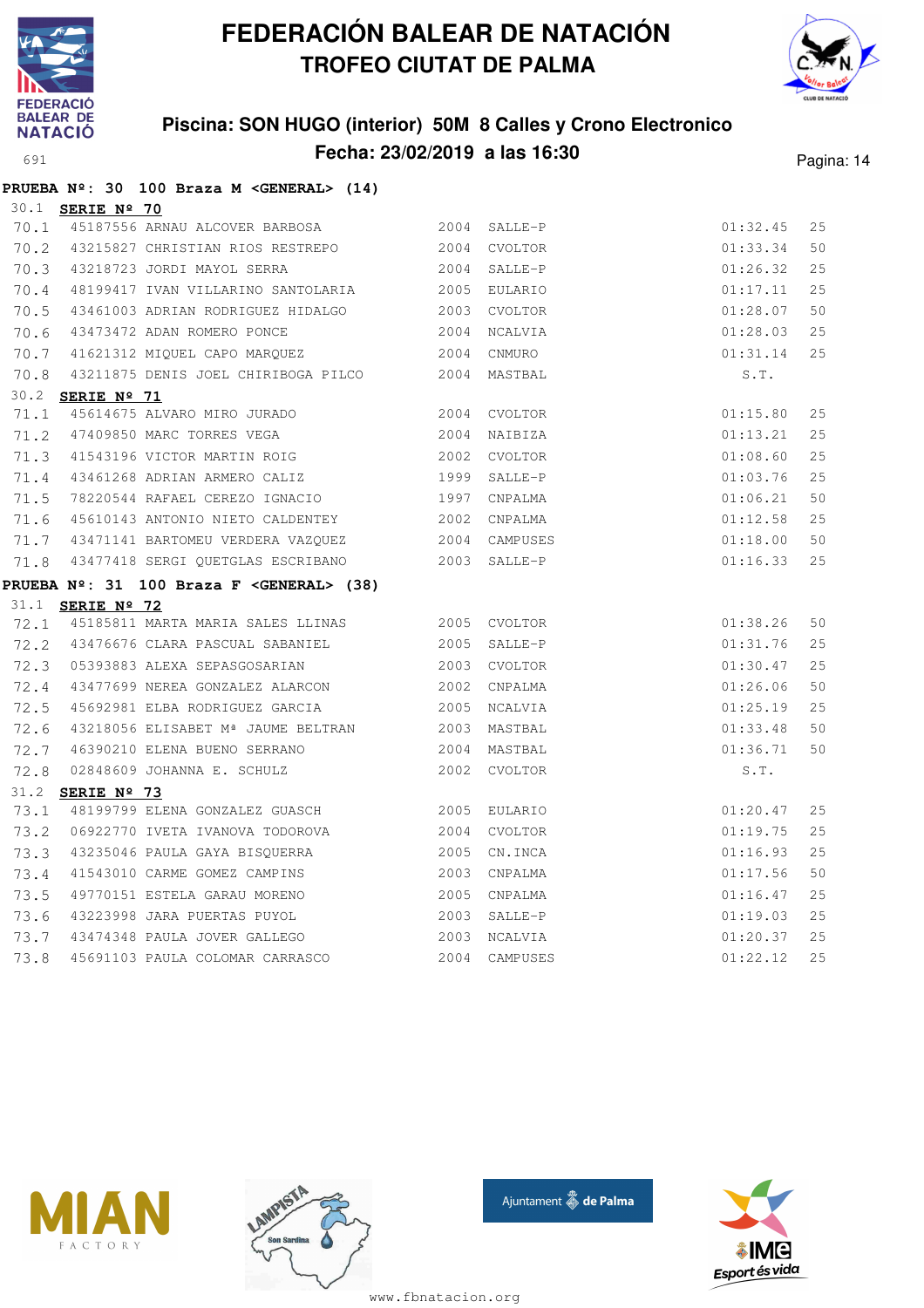



### **Piscina: SON HUGO (interior) 50M 8 Calles y Crono Electronico Fecha: 23/02/2019 a las 16:30** Pagina: 15

|      |                         | PRUEBA Nº: 32 200 Estilos M < GENERAL> (17)                         |              |              |          |    |
|------|-------------------------|---------------------------------------------------------------------|--------------|--------------|----------|----|
|      | 32.1 <b>SERIE Nº 74</b> |                                                                     |              |              |          |    |
| 74.2 |                         | 45192703 PAU CANYELLES FERRAGUT 2003 CVOLTOR                        |              |              | 02:51.93 | 25 |
|      |                         | 74.3 07704218 DENIS MOLNAR                                          |              | 2004 CNPALMA | 02:37.92 | 25 |
| 74.4 |                         | 41513796 MANUEL MAGALHAES FERNANDEZ 2004 CNPALMA                    |              |              | 02:33.39 | 25 |
| 74.5 |                         | 43224511 GONZALO TORRES PUERTAS 2004 SALLE-P                        |              |              | 02:37.43 | 25 |
|      |                         | 74.6 43473260 RAUL TUDELA MALLEN 2004 CVOLTOR                       |              |              | 02:45.23 | 25 |
|      | 32.2 <b>SERIE Nº 75</b> |                                                                     |              |              |          |    |
| 75.2 |                         | 43461002 JUAN RAMON LAGAR HIDALGO 2003 CVOLTOR                      |              |              | 02:32.11 | 25 |
| 75.3 |                         | 43472637 PAU MARTORELL CARDONA                                      |              | 2001 CNPALMA | 02:28.93 | 50 |
| 75.4 |                         | 45608935 PEP FORTEZA FORTEZA                                        |              | 2002 CNPALMA | 02:27.31 | 50 |
| 75.5 |                         | 46391666 EDUARD CERDA CALVO                                         |              | 2002 CN.INCA | 02:27.39 | 50 |
|      |                         | 75.6 43218055 RAFEL JOSEP JAUME IBELTRAN 2003 CNPALMA               |              |              | 02:28.68 | 25 |
|      | 32.3 SERIE Nº 76        |                                                                     |              |              |          |    |
| 76.1 |                         | 43466374 NESTOR SIQUIER RIPOLL 2004 CNPALMA                         |              |              | 02:19.42 | 25 |
| 76.2 |                         | 45699211 SAMUEL DIAZ GUERRERO                                       |              | 2003 CNPALMA | 02:22.39 | 50 |
| 76.3 |                         | 43159049 MATIAS SUAREZ CAMPIONE 1996 CVOLTOR                        |              |              | 02:21.86 | 50 |
| 76.4 |                         | 03459058 MARC SANCHEZ TORRENS                                       |              | 1992 SABADEL | 01:56.15 | 25 |
| 76.5 |                         | 43234633 POL PEREZ MACARRO 2002 CVOLTOR                             |              |              | 02:15.72 | 25 |
| 76.6 |                         | 43475536 GUILLEM SALVA GUAL 2003 CVOLTOR                            |              |              | 02:17.39 | 25 |
| 76.7 |                         | 46392451 MARC FALCO GUILLEM 2003 SALLE-P                            |              |              | 02:18.18 | 25 |
| 76.8 |                         | 45371761 JOAN LLODRA SERRA 2002 SALLE-P                             |              |              | 02:20.86 | 25 |
|      |                         | PRUEBA $N^{\circ}$ : 33 200 Estilos F <general> (41)</general>      |              |              |          |    |
|      | 33.1 <b>SERIE Nº 77</b> |                                                                     |              |              |          |    |
| 77.1 |                         | 43477108 NATALIA MARTINEZ CACERES 2004 CVOLTOR                      |              |              | S.T.     |    |
| 77.2 |                         | 45696080 CLAUDIA AMENGUAL CAMPINS                                   |              | 2005 CN.INCA | 02:51.27 | 25 |
| 77.3 |                         | 43233296 ANTONIA QUMEI SUREDA FERRA 2004 CVOLTOR                    |              |              | 02:52.42 | 50 |
| 77.4 |                         | 41664031 SOFIA BARRIOS GIORNO                                       |              | 2005 CNPALMA | 02:41.92 | 25 |
| 77.5 |                         | 43233035 LAURA SIMO PEREZ                                           |              | 2005 SALLE-P | 02:45.31 | 25 |
|      |                         |                                                                     |              | 2005 CN.INCA | 02:50.74 | 25 |
|      |                         | 77.6 46389177 AINA CACERES TORRES<br>77.7 45189546 NEUS SERRA REGAL |              | 2005 CN.INCA | 03:04.70 | 25 |
|      | 33.2 <b>SERIE Nº 78</b> |                                                                     |              |              |          |    |
| 78.1 |                         | 43464409 IRENE VAZQUEZ ANDRES 2004 SALLE-P                          |              |              | 02:41.42 | 25 |
| 78.2 |                         | 43470223 AINA BOIX HOMAR                                            | 2005 CNPALMA |              | 02:37.28 | 25 |
| 78.3 |                         | 45184053 AINA TOMAS HERNANDEZ 2004                                  |              | CNPALMA      | 02:39.25 | 50 |
| 78.4 |                         |                                                                     |              |              | 02:35.64 | 25 |
| 78.5 |                         | 41543011 FRANCETTE GOMEZ CAMPINS 2005 CNPALMA                       |              |              | 02:36.04 | 25 |
| 78.6 |                         | 41664004 AINA GARCIA VIVES 2003                                     |              | SALLE-P      | 02:36.62 | 25 |
| 78.7 |                         | 43475268 MARTA CHUN ROCA SANCHEZ                                    | 2005         | CVOLTOR      | 02:39.13 | 25 |







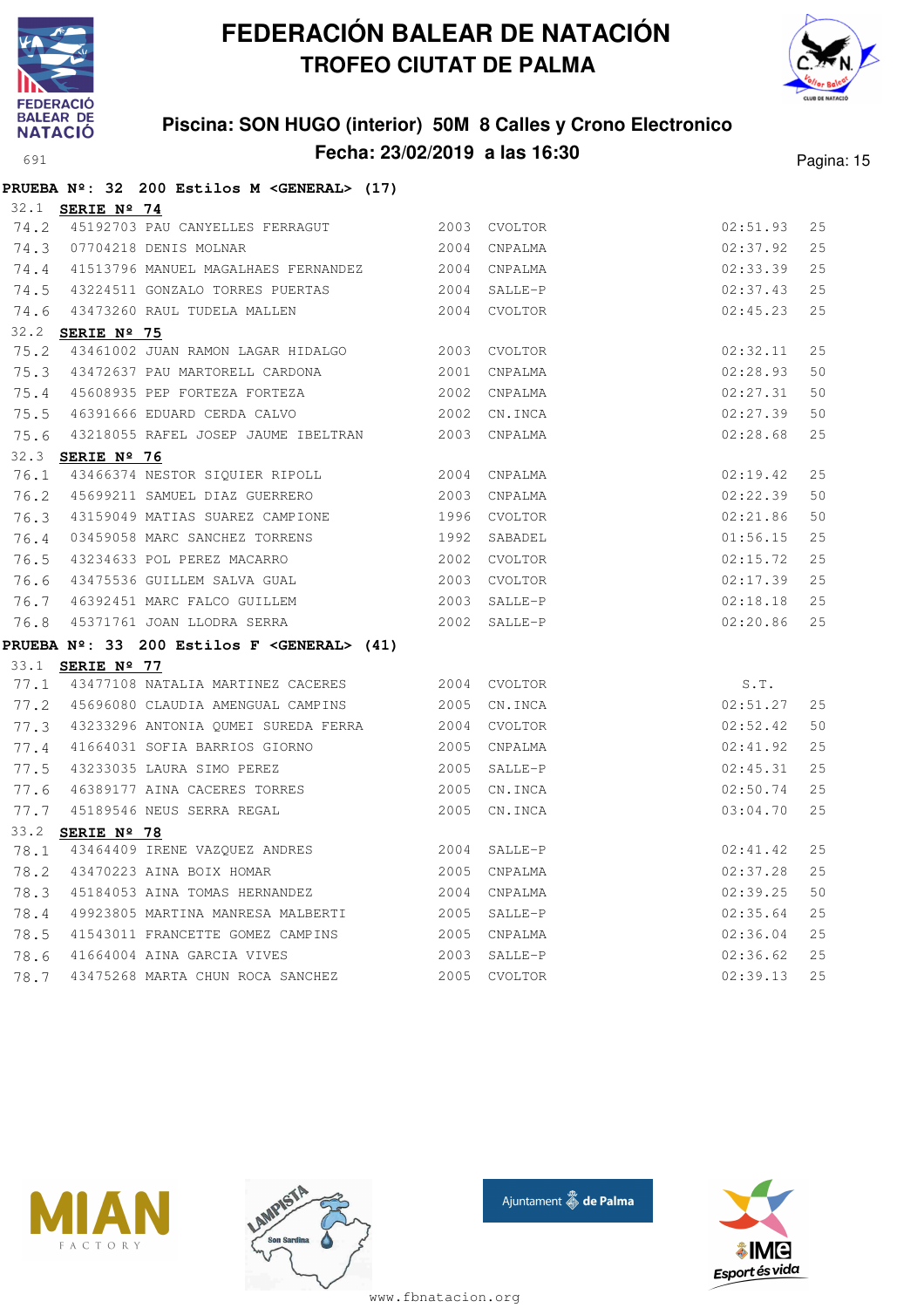



### **Piscina: SON HUGO (interior) 50M 8 Calles y Crono Electronico Fecha: 23/02/2019 a las 16:30** Pagina: 16

|      |                         | PRUEBA Nº: 33 200 Estilos F < GENERAL> (41)                                       |      |              |               |    |
|------|-------------------------|-----------------------------------------------------------------------------------|------|--------------|---------------|----|
|      | 33.3 <b>SERIE Nº 79</b> |                                                                                   |      |              |               |    |
| 79.1 |                         | 43465024 LUCIA MENENDEZ GONZALEZ 2004 SALLE-P                                     |      |              | 02:35.64      | 50 |
|      |                         | 79.2 43224606 MARINA BAUZA SEGUI 2003                                             |      | CVOLTOR      | 02:29.19      | 25 |
|      |                         | 79.3 43228977 CLAUDIA ALVAREZ FERNANDEZ 2002                                      |      | CNPALMA      | 02:30.55      | 50 |
|      |                         | 79.4 43213615 AINA HIERRO PUJOL                                                   | 1998 | CNPALMA      | 02:16.52      | 25 |
| 79.5 |                         | 43478084 MARIA SERRA BONET 2002                                                   |      | CNPALMA      | 02:25.29      | 25 |
| 79.6 |                         | 47409922 IRENE GARCIA DE DIOS 2005                                                |      | EULARIO      | 02:28.93      | 25 |
|      |                         | 79.7 47432716 AMAYA TORRES SERRA                                                  |      | 2006 EULARIO | 02:31.71      | 25 |
| 79.8 |                         | 78223022 KIARA TORRICO RUIZ 2005 CVOLTOR                                          |      |              | $02:35.26$ 25 |    |
|      |                         | PRUEBA Nº: 34 50 Espalda M < GENERAL> (10)                                        |      |              |               |    |
|      | 34.1 <b>SERIE Nº 80</b> |                                                                                   |      |              |               |    |
| 80.2 |                         | 45187227 PERE LLOBERA RAMIS 1994 CN.INCA                                          |      |              | S.T.          |    |
|      |                         | 80.3 41617351 MARC COSANO MAS 1999                                                |      | CNMURO       | 00:33.93      | 25 |
|      |                         | 80.4 50772971 IGNACIO ARRIBAS SANTAYANA 6 1998 POZUELO                            |      |              | 00:32.16      | 25 |
|      |                         | 80.5 43479063 DANIEL CERDA HOLMAGER 2000                                          |      | CN.INCA      | 00:34.80      | 50 |
|      |                         | 80.6 43215827 CHRISTIAN RIOS RESTREPO                                             | 2004 | CVOLTOR      | 00:41.76      | 25 |
|      | 34.2 SERIE Nº 81        |                                                                                   |      |              |               |    |
| 81.2 |                         | 43198413 JOEL TRETT OLIVER 2002 CNPALMA                                           |      |              | 00:31.12      | 50 |
|      |                         | 81.3 43483013 ARNAU PALMER MORA 2001                                              |      | CNPALMA      | 00:29.89      | 50 |
|      |                         | 81.4 43205972 JOAN REYNES VALLVERDU 1997                                          |      | CNPALMA      | 00:27.23      | 25 |
|      |                         | 81.5 43216859 RODRIGO CHAVES TEJERO 1995 CVOLTOR                                  |      |              | 00:28.16      | 25 |
|      |                         | 81.6 03339248 ALEJANDRO PASCUAL DEL CID 2002 GREDOS                               |      |              | 00:30.30      | 50 |
|      |                         | PRUEBA Nº: 35 50 Espalda F < GENERAL> (34)                                        |      |              |               |    |
|      | 35.1 <b>SERIE Nº 82</b> |                                                                                   |      |              |               |    |
|      |                         | 82.3 45185811 MARTA MARIA SALES LLINAS 2005 CVOLTOR                               |      |              | 00:40.21      | 25 |
|      |                         | 82.4 43460934 MARIA NEUS DELICADO MOLL 2003 CVOLTOR                               |      |              | 00:38.44      | 25 |
|      |                         | 82.5 45192702 NEUS CANYELLES FERRAGUT 2005 CVOLTOR                                |      |              | 00:38.47      | 25 |
| 82.6 |                         |                                                                                   |      |              | 00:43.73      | 50 |
|      | 35.2 <b>SERIE Nº 83</b> | 83.2 49484156 PAULA MORRO COLOM 2003 CVOLTOR                                      |      |              | 00:37.64      | 25 |
|      |                         | 83.3 80228777 JULIA BENITO DE TENA                                                | 1999 | BADAJOZ      | 00:36.86      | 25 |
|      |                         |                                                                                   |      |              | 00:35.19      | 25 |
| 83.5 |                         | 83.4 49410260 CLAUDIA BASILIO FERNANDEZ 2005 EULARIO<br>45691467 MARTA BAÑOS VERA |      | 2005 CVOLTOR | 00:35.20      | 25 |
| 83.6 |                         | 41662125 AINA MARIANO SALOM                                                       |      | 2003 CVOLTOR | 00:38.28      | 50 |
|      | 35.3 SERIE Nº 84        |                                                                                   |      |              |               |    |
| 84.1 |                         | 41619054 BARBARA MORAGUES CRESPI                                                  |      | 2002 CNMURO  | 00:35.21      | 50 |
| 84.2 |                         | 43216860 MARIA CHAVES TEJERO                                                      | 2000 | CVOLTOR      | 00:32.83      | 25 |
| 84.3 |                         | 41619127 MARINA CAPO MARQUEZ                                                      | 1998 | CNMURO       | 00:31.59      | 25 |
| 84.4 |                         | 43466614 MARTA MARIA GUASP BAUZA                                                  | 2004 | CVOLTOR      | 00:30.09      | 25 |
| 84.5 |                         | 43466209 ALEJANDRA RUIZ MARTIN                                                    | 2003 | CVOLTOR      | 00:32.47      | 50 |
| 84.6 |                         | 43217990 MARIA ESTARAS QUESADA                                                    | 2002 | SALLE-P      | 00:31.67      | 25 |
| 84.7 |                         | 09210788 ISABEL YNGHUA HERNANDEZ SANTOS                                           | 1995 | EMERIDA      | 00:33.34      | 25 |
| 84.8 |                         | 43223264 NATALIA DURAHO LOZANO                                                    | 2001 | CVOLTOR      | 00:35.33      | 50 |
|      |                         |                                                                                   |      |              |               |    |







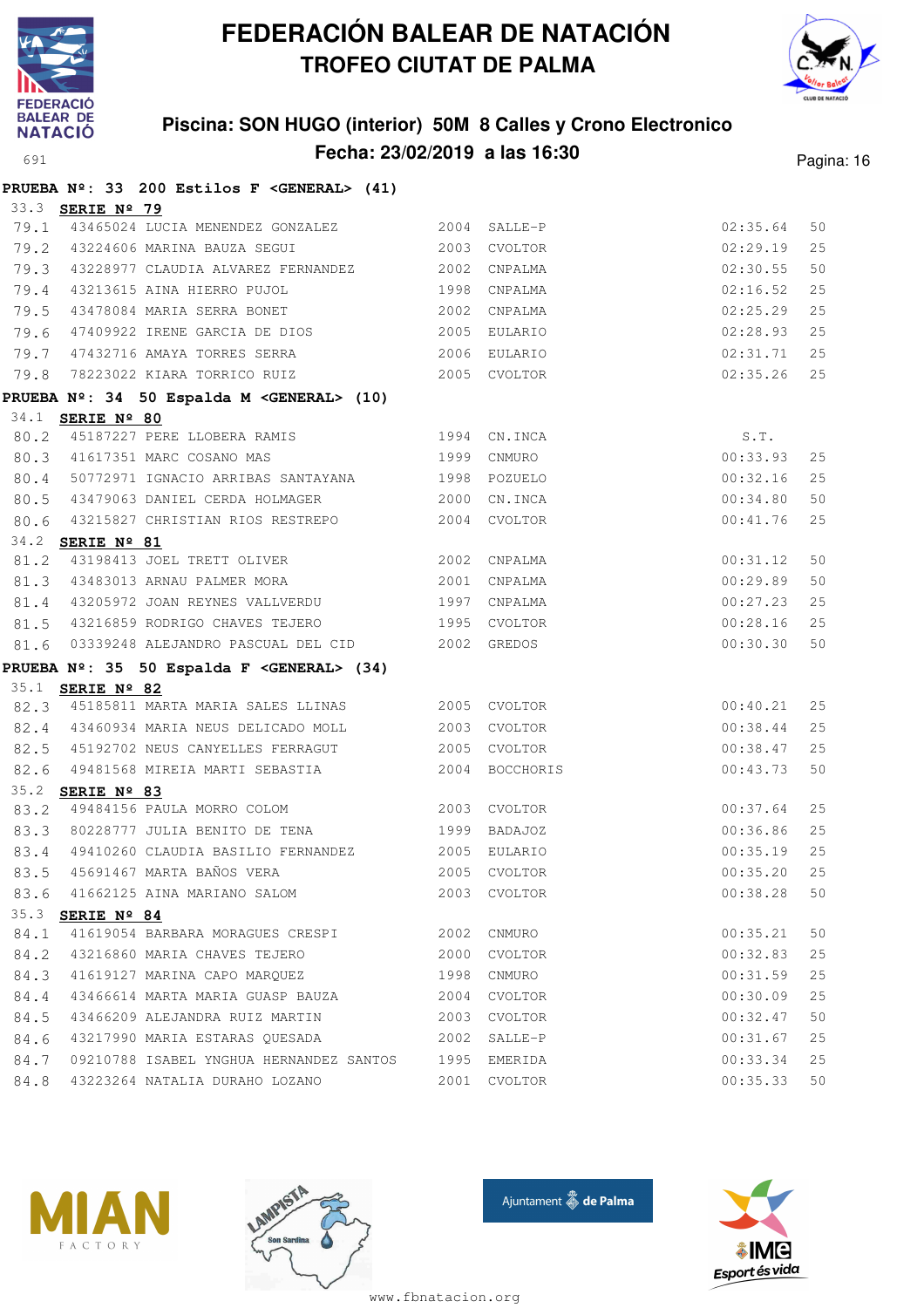



### **Piscina: SON HUGO (interior) 50M 8 Calles y Crono Electronico Fecha: 23/02/2019 a las 16:30** Pagina: 17

|      |                         | PRUEBA Nº: 36 200 Mariposa M < GENERAL> (9)                  |      |                |          |    |
|------|-------------------------|--------------------------------------------------------------|------|----------------|----------|----|
|      | 36.1 <b>SERIE Nº 85</b> |                                                              |      |                |          |    |
|      |                         | 85.4 47406107 ANGEL ESTEBAN SEGOVIA 2004 NAIBIZA             |      |                | 02:12.64 | 25 |
|      |                         | PRUEBA Nº: 37 200 Mariposa F < GENERAL> (33)                 |      |                |          |    |
|      | 37.1 <b>SERIE Nº 86</b> |                                                              |      |                |          |    |
|      |                         | 86.2 43217884 ALISON ANDREA PACHACAMA ROJAS 2004 CVOLTOR     |      |                | 02:54.26 | 50 |
|      |                         | 86.3 46388666 MARTA RODRIGUEZ MIÑAN                          |      | 2005 NCALVIA   | 02:38.96 | 25 |
|      |                         | 86.4 46394473 NEREA CASTAÑER NOGUERA 2003 CVOLTOR            |      |                | 02:33.87 | 50 |
| 86.5 |                         | 43573918 NADIA CORRADINI KOPECKA 2005 NCALVIA                |      |                | 02:38.45 | 25 |
| 86.6 |                         | 45189546 NEUS SERRA REGAL 2005                               |      | CN.INCA        | 02:50.40 | 50 |
|      |                         | 86.7 43235046 PAULA GAYA BISQUERRA 2005 CN.INCA              |      |                | 02:56.16 | 25 |
|      |                         | PRUEBA Nº: 38 100 Libres M <general> (2)</general>           |      |                |          |    |
|      | 38.1 <b>SERIE Nº 87</b> |                                                              |      |                |          |    |
| 87.2 |                         |                                                              |      |                | 01:10.38 | 25 |
|      |                         | 87.3 43462985 MARC ALEMANY CODINA                            |      | $2001$ SALLE-P | 01:08.09 | 50 |
| 87.4 |                         | 78222156 PERE ANTONI GOST POU                                |      | 2004 CNMURO    | 01:07.29 | 50 |
| 87.5 |                         | 43186151 MIGUEL CLADERA MUNAR 1992 CN.INCA                   |      |                | 01:07.71 | 50 |
| 87.6 |                         | 45614675 ALVARO MIRO JURADO 600 2004 CVOLTOR                 |      |                | 01:09.01 | 25 |
|      |                         | 87.7 43211875 DENIS JOEL CHIRIBOGA PILCO 2004 MASTBAL        |      |                | 01:18.87 | 50 |
|      | 38.2 SERIE Nº 88        |                                                              |      |                |          |    |
| 88.2 |                         | 43218723 JORDI MAYOL SERRA 2004 SALLE-P                      |      |                | 01:06.90 | 50 |
| 88.3 |                         | 43462984 JAIME ALEMANY CODINA 2004                           |      | SALLE-P        | 01:04.57 | 25 |
| 88.4 |                         | 49605011 ANTONI CIFRE FERRAGUT 2002 LLUCMA                   |      |                | 01:03.93 | 25 |
| 88.5 |                         | 43477418 SERGI QUETGLAS ESCRIBANO 2003 SALLE-P               |      |                | 01:06.13 | 50 |
| 88.6 |                         | 43473260 RAUL TUDELA MALLEN 2004 CVOLTOR                     |      |                | 01:06.65 | 50 |
| 88.7 |                         | 43461003 ADRIAN RODRIGUEZ HIDALGO  2003 CVOLTOR              |      |                | 01:05.52 | 25 |
|      | 38.3 SERIE Nº 89        |                                                              |      |                |          |    |
| 89.1 |                         | 45187556 ARNAU ALCOVER BARBOSA 2004                          |      | SALLE-P        | 01:04.40 | 50 |
| 89.2 |                         |                                                              |      |                | 01:02.57 | 25 |
| 89.3 |                         | 45192703 PAU CANYELLES FERRAGUT 2003                         |      | CVOLTOR        | 01:03.82 | 50 |
| 89.4 |                         | 09303721 ROBERT NAPIER                                       | 2003 | LLUCMA         | 01:03.18 | 50 |
| 89.5 |                         | 46390428 ALEX FERNANDEZ GOMEZ                                |      | 2003 CN.INCA   | 01:03.26 | 50 |
| 89.6 |                         | 43480370 JAUME RIBAS MONSERRAT<br>43461489 TONI FRAU SIQUIER |      | 2001 LLUCMA    | 01:02.31 | 25 |
| 89.7 |                         |                                                              |      | 2002 CVOLTOR   | 01:04.18 | 50 |
| 89.8 |                         | 46391659 ESTEVE ADELL HORRACH                                |      | 2004 NCALVIA   | 01:03.53 | 25 |
|      | 38.4 <b>SERIE Nº 90</b> |                                                              |      |                |          |    |
| 90.1 |                         | 45614380 PAU RUBIO BUJOSA                                    |      | 2000 CNPALMA   | 01:02.98 | 50 |
| 90.2 |                         | 03764732 IVAN TEVZADZE                                       |      | 2003 FELANITX  | 01:02.56 | 50 |
| 90.3 |                         | 43469427 JOEL LOPEZ RISCO                                    | 2004 | CN.INCA        | 01:01.88 | 50 |
| 90.4 |                         | 46392451 MARC FALCO GUILLEM                                  | 2003 | SALLE-P        | 01:00.02 | 25 |
| 90.5 |                         | 43471141 BARTOMEU VERDERA VAZQUEZ                            | 2004 | CAMPUSES       | 01:00.03 | 25 |
| 90.6 |                         | 54060853 GUILLERMO MIQUEL HERNANDEZ                          |      | 1998 POZUELO   | 01:00.80 | 25 |
| 90.7 |                         | 45611016 GERARD SALVADO FORTEZA                              | 2003 | CVOLTOR        | 01:02.90 | 50 |
| 90.8 |                         | 41513796 MANUEL MAGALHAES FERNANDEZ                          |      | 2004 CNPALMA   | 01:01.48 | 25 |







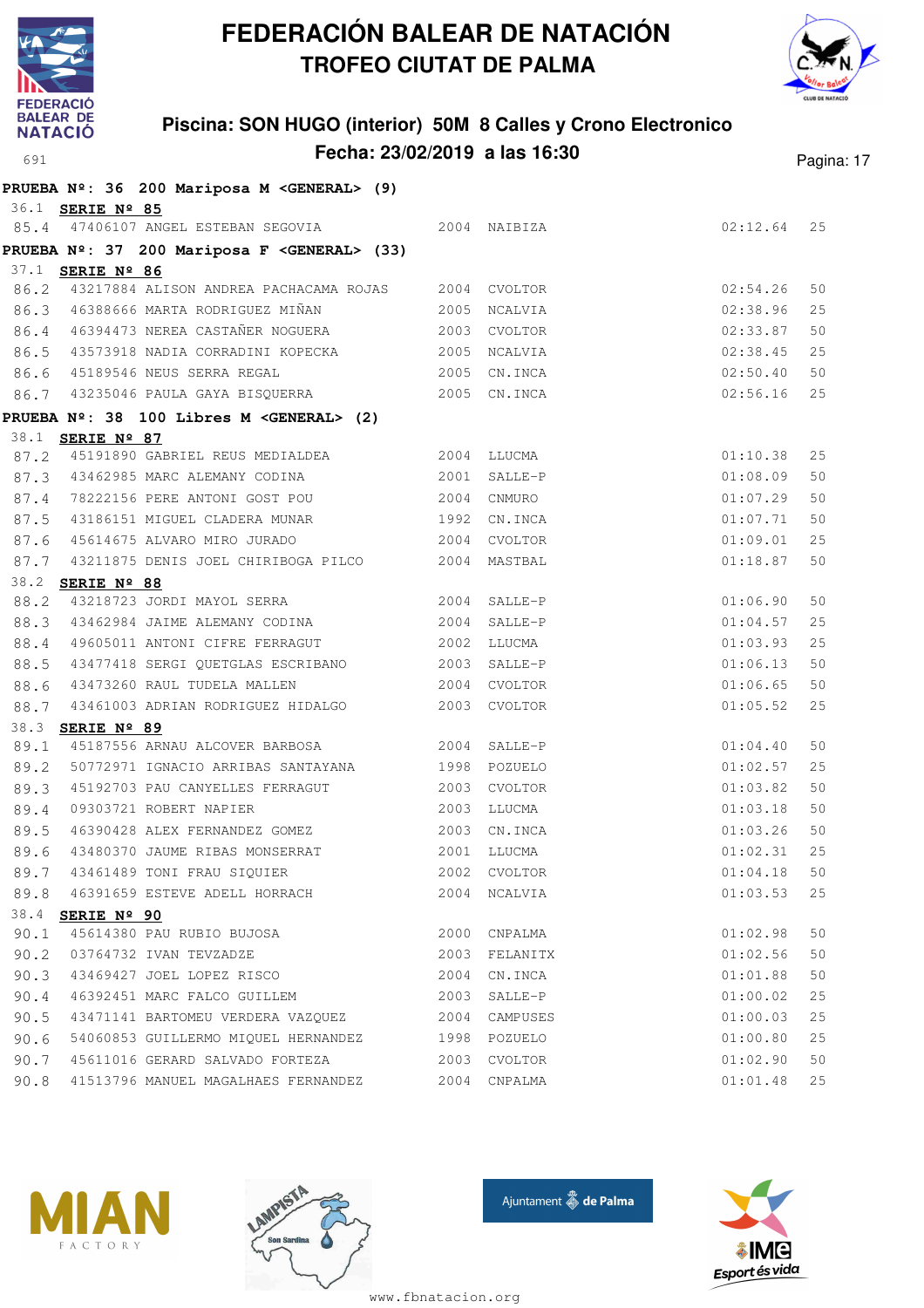



### **Piscina: SON HUGO (interior) 50M 8 Calles y Crono Electronico Fecha: 23/02/2019 a las 16:30** Pagina: 18

|      |                         | PRUEBA Nº: 38 100 Libres M < GENERAL> (2)                       |                                |               |    |
|------|-------------------------|-----------------------------------------------------------------|--------------------------------|---------------|----|
|      | 38.5 <b>SERIE Nº 91</b> |                                                                 |                                |               |    |
| 91.1 |                         | 45610143 ANTONIO NIETO CALDENTEY 2002 CNPALMA                   |                                | 01:00.95      | 50 |
|      |                         | 91.2 47409850 MARC TORRES VEGA 2004                             | NAIBIZA                        | 00:59.12      | 25 |
|      |                         | 91.3 45614440 RAUL NUÑEZ LLADO 2002                             | SALLE-P                        | 00:58.42      | 25 |
|      |                         | 91.4 43210593 DAVID DEL VALLE MARIN                             | 2003 CAMPUSES                  | 00:59.90      | 50 |
| 91.5 |                         |                                                                 |                                | 01:00.02      | 50 |
| 91.6 |                         | 45371761 JOAN LLODRA SERRA 2002                                 | SALLE-P                        | 00:58.81      | 25 |
| 91.7 |                         | 43480329 MIQUEL TORRES GINER 2004 SALLE-P                       |                                | 00:59.31      | 25 |
|      |                         | 91.8 41573980 ALEJANDRO SEGRERA RIVERA 2002 FELANITX            |                                | 00:59.41      | 25 |
|      | 38.6 <b>SERIE Nº 92</b> |                                                                 |                                |               |    |
| 92.1 |                         | <u>ekie w 32</u><br>45608935 PEP FORTEZA FORTEZA (2002 CNPALMA) | $00:58.05$<br>$00:57.53$       |               | 25 |
|      |                         | 92.2 45185608 JOAN VICENS BUJOSA 2003                           | CNPALMA                        |               | 25 |
| 92.3 |                         | 45611418 GUILLEM ESTARELLAS DE HARO 2004 CAMPUSES               |                                | 00:58.88      | 50 |
| 92.4 |                         | 46392450 GERARD FALCO GUILLEM 2001 SALLE-P                      |                                | 00:58.73      | 50 |
| 92.5 |                         | 06410547 ROBIN DAVID AILAN 2003                                 | CNPALMA                        | 00:57.22      | 25 |
| 92.6 |                         | 43466374 NESTOR SIQUIER RIPOLL 2004                             | CNPALMA                        | 00:57.43      | 25 |
| 92.7 |                         | 43470663 MARCOS SANCHEZ GONZALEZ 2004 SALLE-P                   |                                | 00:59.24      | 50 |
| 92.8 |                         | 48199417 IVAN VILLARINO SANTOLARIA 62005 EULARIO                |                                | 00:59.84      | 50 |
|      | 38.7 SERIE Nº 93        |                                                                 |                                |               |    |
| 93.1 |                         | 78220544 RAFAEL CEREZO IGNACIO 1997 CNPALMA                     |                                | 00:56.54      | 25 |
|      |                         | 93.2 43459955 PABLO NAVAS ACEITUNO 2002 CVOLTOR                 |                                | 00:56.14      | 25 |
|      |                         | 93.3 43478908 ADRIA SARD PUIGROS                                | 2001 CNPALMA                   | 00:57.04      | 50 |
| 93.4 |                         | 45543001 SERGIO SALVADOR PAREJA 60 2000 MIRASIE                 |                                | 00:56.88      | 50 |
| 93.5 |                         | 45370094 MARC LLINAS FRAU 2001                                  | CNPALMA                        | 00:56.90      | 50 |
| 93.6 |                         | 43214090 JOAN SASTRE RODRIGUEZ 2004                             | CVOLTOR                        | 00:55.70      | 25 |
| 93.7 |                         | 43472637 PAU MARTORELL CARDONA                                  | 2001 CNPALMA                   | 00:58.12      | 50 |
| 93.8 |                         | 43479063 DANIEL CERDA HOLMAGER 2000 CN.INCA                     |                                | 00:58.24      | 50 |
|      | 38.8 <b>SERIE Nº 94</b> |                                                                 |                                |               |    |
|      |                         | 94.1 43476153 MATEU VENY OLIVER 2002                            | CNPALMA                        | 00:54.84      | 25 |
|      |                         | 94.2 43199949 KEVIN RUIZ BIOJO 2002                             | SALLE-P                        | 00:54.47      | 25 |
|      |                         | 94.3 43473758 ROBERTO GALLEGO MELCHOR 2002 SALLE-P              |                                | 00:54.36      | 50 |
| 94.4 |                         | 03459058 MARC SANCHEZ TORRENS 1992 SABADEL                      | $00:49.06$ 25<br>$00:50.30$ 25 |               |    |
|      |                         | 94.5 41543196 VICTOR MARTIN ROIG 2002 CVOLTOR                   |                                |               |    |
|      |                         | 94.6 45187625 SERGI PUIG BLANCO 2003 NCALVIA                    |                                | 00:55.27 50   |    |
|      |                         | 94.7 43483013 ARNAU PALMER MORA                                 | 2001 CNPALMA                   | $00:56.25$ 50 |    |
|      |                         | 94.8 43205973 SALVADOR REYNES VALLVERDU 2002 CNPALMA            |                                | $00:56.75$ 50 |    |
|      |                         | PRUEBA $N^2$ : 39 100 Libres F < GENERAL> (26)                  |                                |               |    |
|      | 39.1 <b>SERIE Nº 95</b> |                                                                 |                                |               |    |
|      |                         | 95.1 43476676 CLARA PASCUAL SABANIEL 2005 SALLE-P               |                                | S.T.          |    |
|      |                         | 95.2 43464708 AINA SEGUI TOMAS                                  | 2004 LLUCMA                    | 01:23.96      | 50 |
|      |                         | 95.3 45695489 NURIA VIVES BONILLA                               | 2003 BOCCHORIS                 | 01:18.97      | 50 |
|      |                         | 95.4 46390210 ELENA BUENO SERRANO                               | 2004 MASTBAL                   | 01:14.89      | 25 |
|      |                         | 95.5 45370176 PAULA FRAU BOSCH                                  | 2005 NCALVIA                   | 01:15.26      | 25 |
|      |                         | 95.6 45608970 SOFIA MARTIN EXTREMERA 2005 MASTBAL               |                                | 01:19.38      | 25 |
| 95.7 |                         | 46389592 AROA HIDALGO CASTILLO                                  | 2005 LLUCMA                    | 01:26.50      | 50 |







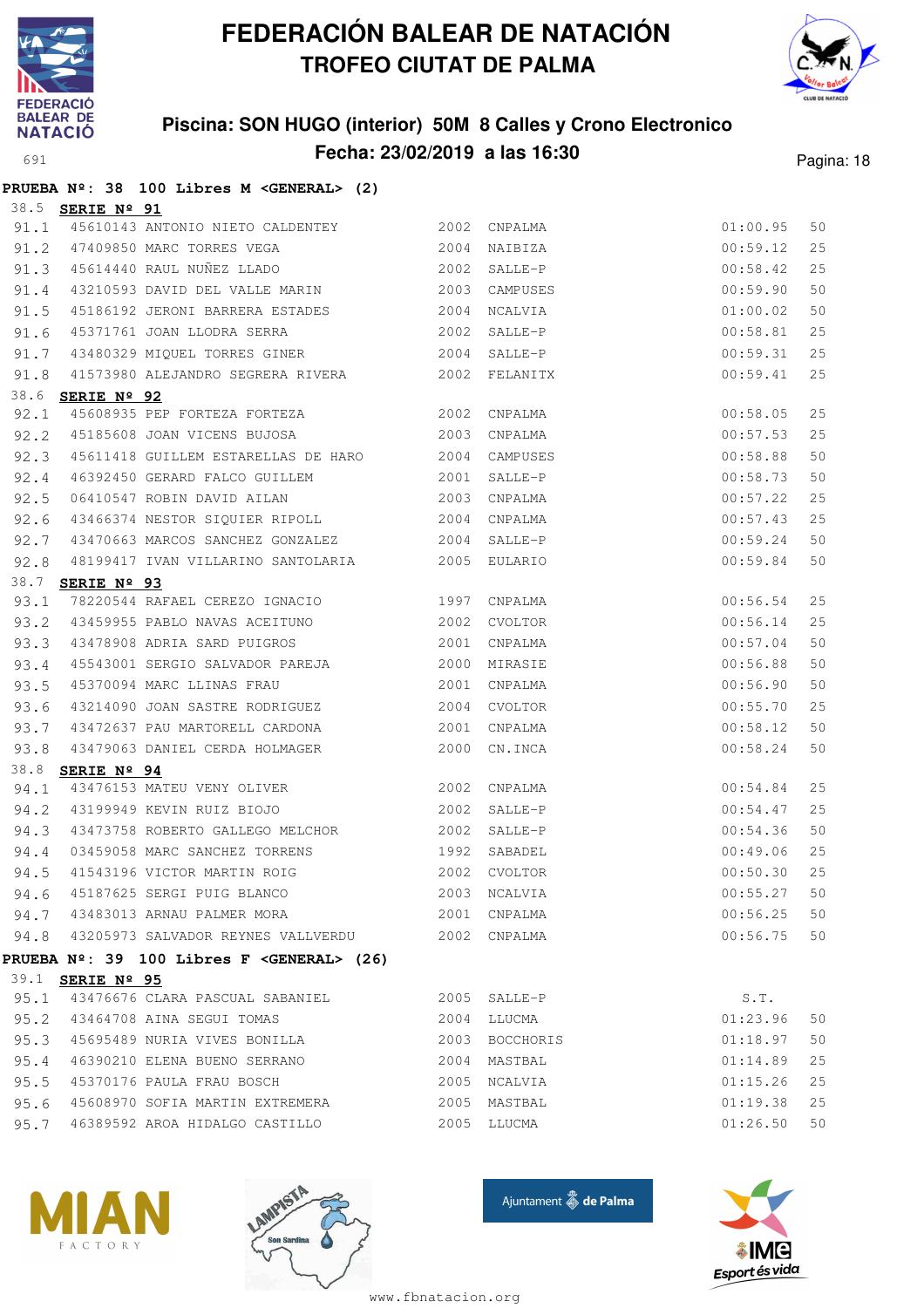



### **Piscina: SON HUGO (interior) 50M 8 Calles y Crono Electronico Fecha: 23/02/2019 a las 16:30** Pagina: 19

|      |                         | PRUEBA Nº: 39 100 Libres F < GENERAL> (26)                       |      |               |          |    |
|------|-------------------------|------------------------------------------------------------------|------|---------------|----------|----|
|      | 39.2 <b>SERIE Nº 96</b> |                                                                  |      |               |          |    |
| 96.1 |                         | 49484156 PAULA MORRO COLOM                                       |      | 2003 CVOLTOR  | 01:12.50 | 25 |
| 96.2 |                         | 46389177 AINA CACERES TORRES                                     | 2005 | CN.INCA       | 01:11.65 | 50 |
| 96.3 |                         | 46388012 CATERINA THOMAS TABERNER                                |      | 2004 CNPALMA  | 01:09.83 | 25 |
| 96.4 |                         | 06922770 IVETA IVANOVA TODOROVA                                  |      | 2004 CVOLTOR  | 01:09.94 | 50 |
| 96.5 |                         | 43477108 NATALIA MARTINEZ CACERES 2004 CVOLTOR                   |      |               | 01:10.77 | 50 |
| 96.6 |                         | 43474334 PAULA NADAL CANET                                       | 2004 | NCALVIA       | 01:11.12 | 50 |
| 96.7 |                         | 43233035 LAURA SIMO PEREZ                                        | 2005 | SALLE-P       | 01:11.54 | 25 |
| 96.8 |                         | 45696080 CLAUDIA AMENGUAL CAMPINS 2005 CN.INCA                   |      |               | 01:13.58 | 50 |
|      | 39.3 <b>SERIE Nº 97</b> |                                                                  |      |               |          |    |
| 97.1 |                         | 43223998 JARA PUERTAS PUYOL 2003                                 |      | SALLE-P       | 01:09.22 | 50 |
| 97.2 |                         | 80228777 JULIA BENITO DE TENA 60228777 JULIA BENITO DE TENA      |      |               | 01:06.54 | 25 |
| 97.3 |                         | 43233296 ANTONIA QUMEI SUREDA FERRA 2004 CVOLTOR                 |      |               | 01:08.00 | 50 |
| 97.4 |                         | 45691103 PAULA COLOMAR CARRASCO                                  |      | 2004 CAMPUSES | 01:07.66 | 50 |
| 97.5 |                         | 45614381 MARTA RUBIO BUJOSA 2005                                 |      | CNPALMA       | 01:06.84 | 25 |
| 97.6 |                         | 49866462 LUCIA GONZALEZ VILLANUEVA 2004                          |      | NCALVIA       | 01:08.04 | 50 |
| 97.7 |                         | 09137071 EMMA LYDIA NAPIER 2004                                  |      | LLUCMA        | 01:07.30 | 25 |
| 97.8 |                         | 41620244 JOANA MARIA SASTRE ADROVER 2005 FELANITX                |      |               | 01:08.62 | 25 |
|      | 39.4 SERIE Nº 98        |                                                                  |      |               |          |    |
| 98.1 |                         | <u>----- - - - -</u><br>78223022 KIARA TORRICO RUIZ 2005 CVOLTOR |      |               | 01:06.19 | 25 |
| 98.2 |                         | 43218056 ELISABET M <sup>ª</sup> JAUME BELTRAN 2003              |      | MASTBAL       | 01:07.14 | 50 |
| 98.3 |                         | 45184053 AINA TOMAS HERNANDEZ                                    | 2004 | CNPALMA       | 01:05.75 | 25 |
| 98.4 |                         | 41664031 SOFIA BARRIOS GIORNO                                    |      | 2005 CNPALMA  | 01:05.46 | 25 |
| 98.5 |                         | 43470223 AINA BOIX HOMAR                                         | 2005 | CNPALMA       | 01:05.48 | 25 |
| 98.6 |                         | 43478016 MARIA RULLAN MARTINEZ                                   | 2003 | CNPALMA       | 01:06.97 | 50 |
| 98.7 |                         | 45692981 ELBA RODRIGUEZ GARCIA                                   | 2005 | NCALVIA       | 01:06.15 | 25 |
| 98.8 |                         | 43477699 NEREA GONZALEZ ALARCON                                  |      | 2002 CNPALMA  | 01:06.43 | 25 |
|      | 39.5 SERIE Nº 99        |                                                                  |      |               |          |    |
| 99.1 |                         | 43460934 MARIA NEUS DELICADO MOLL 2003 CVOLTOR                   |      |               | 01:05.23 | 25 |
| 99.2 |                         | 45188148 SOFIA ROMERO AVILES                                     | 2002 | CNPALMA       | 01:05.98 | 50 |
| 99.3 |                         | 12344371 MARIOLA SVOLJSAK BENITO                                 |      | 2003 NCALVIA  | 01:04.64 | 25 |
| 99.4 |                         | 78222803 MARIA ANTONIA MATEU PONS 2001 CNPALMA                   |      |               | 01:04.30 | 25 |
| 99.5 |                         | 43232487 LUA RIEDMULLER ALONSO                                   |      | 2005 NCALVIA  | 01:04.64 | 25 |
| 99.6 |                         | 43227870 AINA TORO GARCIA                                        | 2002 | NCALVIA       | 01:05.79 | 50 |
|      |                         | 99.7 41543010 CARME GOMEZ CAMPINS                                | 2003 | CNPALMA       | 01:05.11 | 25 |
| 99.8 |                         | 43223264 NATALIA DURAHO LOZANO                                   | 2001 | CVOLTOR       | 01:05.26 | 25 |
|      | 39.6 SERIE Nº 100       |                                                                  |      |               |          |    |
|      |                         | 100.1 41662194 LUCIA ROCA RODADO                                 | 2003 | CVOLTOR       | 01:03.78 | 25 |
|      |                         | 100.2 43467318 GABRIELA VELASCO ROCHON                           | 2005 | CAMPUSES      | 01:04.38 | 50 |
|      |                         | 100.3 45691467 MARTA BAÑOS VERA                                  | 2005 | CVOLTOR       | 01:04.06 | 50 |
|      |                         | 100.4 02848609 JOHANNA E. SCHULZ                                 | 2002 | CVOLTOR       | 01:03.01 | 50 |
|      |                         | 100.5 43478084 MARIA SERRA BONET                                 | 2002 | CNPALMA       | 01:02.21 | 25 |
|      |                         | 100.6 41543011 FRANCETTE GOMEZ CAMPINS                           | 2005 | CNPALMA       | 01:03.34 | 25 |
|      |                         | 100.7 43470581 NEUS REY GARCIA                                   | 2002 | NCALVIA       | 01:03.61 | 25 |
|      |                         | 100.8 43216891 LAURA SASTRE COLOM                                | 1997 | CN.INCA       | 01:04.04 | 25 |